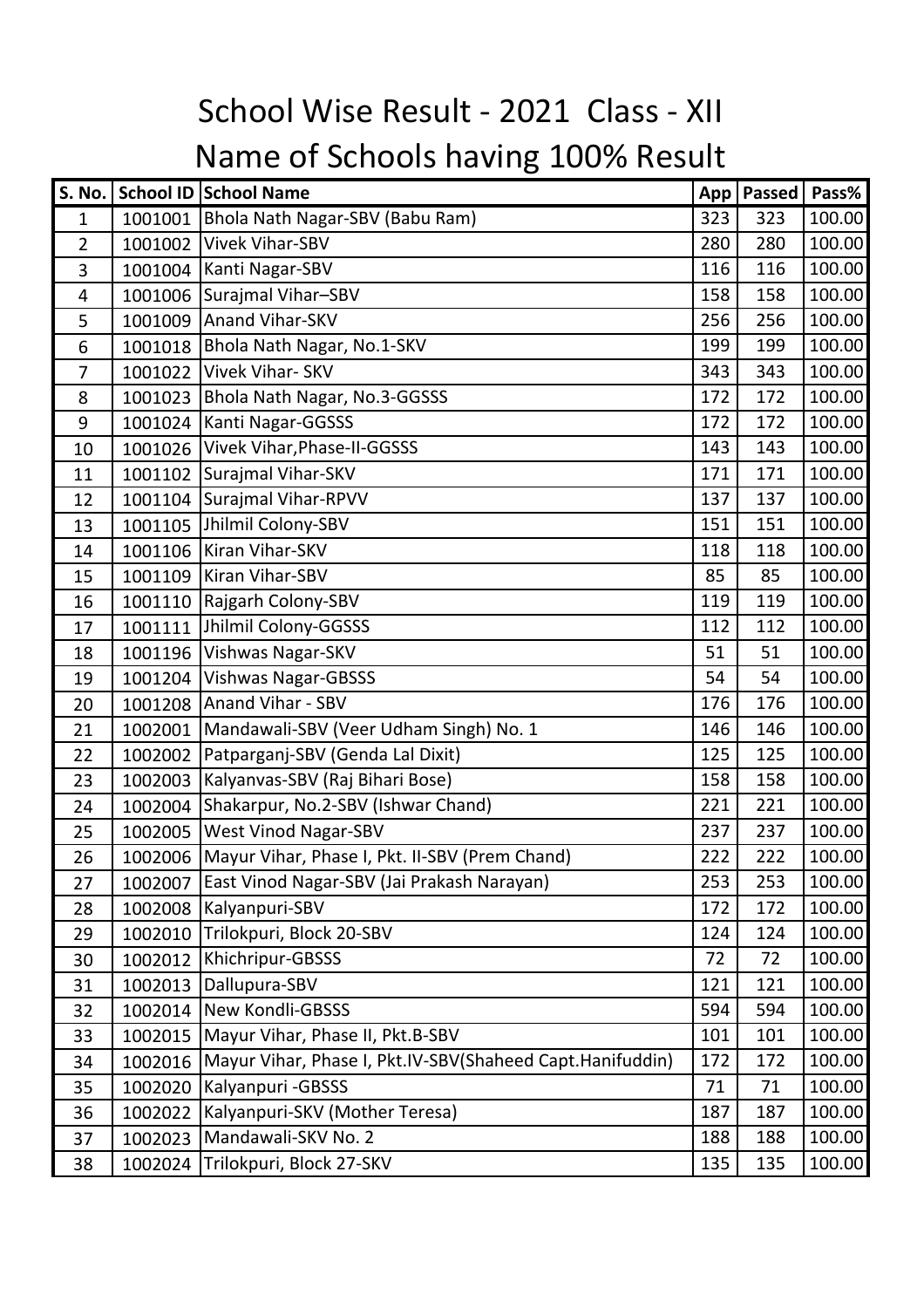| <b>S. No.</b> |         | School ID School Name                            | App | Passed | Pass%  |
|---------------|---------|--------------------------------------------------|-----|--------|--------|
| 39            | 1002025 | Trilokpuri, Block 20-SKV (Sharda Sen)            | 206 | 206    | 100.00 |
| 40            | 1002026 | Kondli-SKV (Jeeja Bai)                           | 446 | 446    | 100.00 |
| 41            | 1002027 | Dallupura-SKV                                    | 417 | 417    | 100.00 |
| 42            | 1002028 | East Vinod Nagar-SKV (Ravindra Thakur)           | 403 | 403    | 100.00 |
| 43            | 1002029 | Mayur Vihar, Phase II, Pkt.B-SKV (Annie Besant)  | 124 | 124    | 100.00 |
| 44            | 1002031 | Patparganj-SKV                                   | 162 | 162    | 100.00 |
| 45            | 1002032 | <b>West Vinod Nagar-SKV</b>                      | 446 | 446    | 100.00 |
| 46            | 1002033 | KalyanVas-SKV                                    | 177 | 177    | 100.00 |
| 47            | 1002034 | Mayur Vihar, Phase I, Pkt.II-SKV (Janaki Devi)   | 375 | 375    | 100.00 |
| 48            | 1002036 | Mayur Vihar, Phase I, Pkt.IV-SKV                 | 185 | 185    | 100.00 |
| 49            | 1002037 | Khichripur-GGSSS                                 | 106 | 106    | 100.00 |
| 50            | 1002039 | Kalyanpuri-GGSSS                                 | 132 | 132    | 100.00 |
| 51            | 1002175 | Trilokpuri, Block 27-GGSSS                       | 110 | 110    | 100.00 |
| 52            | 1002177 | Trilokpuri, Block 27-SBV                         | 150 | 150    | 100.00 |
| 53            | 1002180 | West Vinod Nagar, Block E-G(Co-ed)SSS            | 153 | 153    | 100.00 |
| 54            | 1002181 | Mandawali-SBV, No. 3                             | 82  | 82     | 100.00 |
| 55            | 1002183 | New Ashok Nagar-SKV                              | 420 | 420    | 100.00 |
| 56            | 1002184 | Gazipur-SKV                                      | 198 | 198    | 100.00 |
| 57            | 1002185 | Vasundhra Enclave-GGSSS                          | 347 | 347    | 100.00 |
| 58            | 1002186 | New Kondli-GGSSS                                 | 656 | 656    | 100.00 |
| 59            | 1002187 | <b>New Ashok Nagar-GBSSS</b>                     | 303 | 303    | 100.00 |
| 60            | 1002189 | Patparganj, I.P. Extn- Sarvodaya (Co-ed) SSS     | 120 | 120    | 100.00 |
| 61            | 1002190 | Mandawali, No.3 - SKV                            | 160 | 160    | 100.00 |
| 62            | 1002191 | Shakarpur, School Block-GGSSS                    | 118 | 118    | 100.00 |
| 63            | 1002192 | Shakarpur, No.1-SBV                              | 80  | 80     | 100.00 |
| 64            | 1002193 | Shakarpur, No.2-SKV                              | 258 | 258    | 100.00 |
| 65            | 1002195 | Shakarpur, School Block-SBV                      | 72  | 72     | 100.00 |
| 66            | 1002196 | Shakarpur, No.1-SKV                              | 86  | 86     | 100.00 |
| 67            | 1002197 | Trilokpuri, Block 27-GBSSS                       | 70  | 70     | 100.00 |
| 68            | 1002198 | Kondli-SBV                                       | 253 | 253    | 100.00 |
| 69            | 1002351 | Preet Vihar, Govt. Co-Ed Senior Secondary School | 136 | 136    | 100.00 |
| 70            | 1002360 | Khichari Pur Village , J.J Colony - SKV          | 78  | 78     | 100.00 |
| 71            | 1002362 | Vasundhra Enclave-GBSSS                          | 290 | 290    | 100.00 |
| 72            | 1002363 | Gazipur-GBSSS                                    | 175 | 175    | 100.00 |
| 73            | 1002367 | Mandawali, No.2 - SBV                            | 89  | 89     | 100.00 |
| 74            | 1002368 | Mandawali, No.1- SKV                             | 129 | 129    | 100.00 |
| 75            | 1002369 | Khichripur Village, J.J.Colony-SBV               | 67  | 67     | 100.00 |
| 76            | 1002399 | I.P.Extension-RPVV                               | 126 | 126    | 100.00 |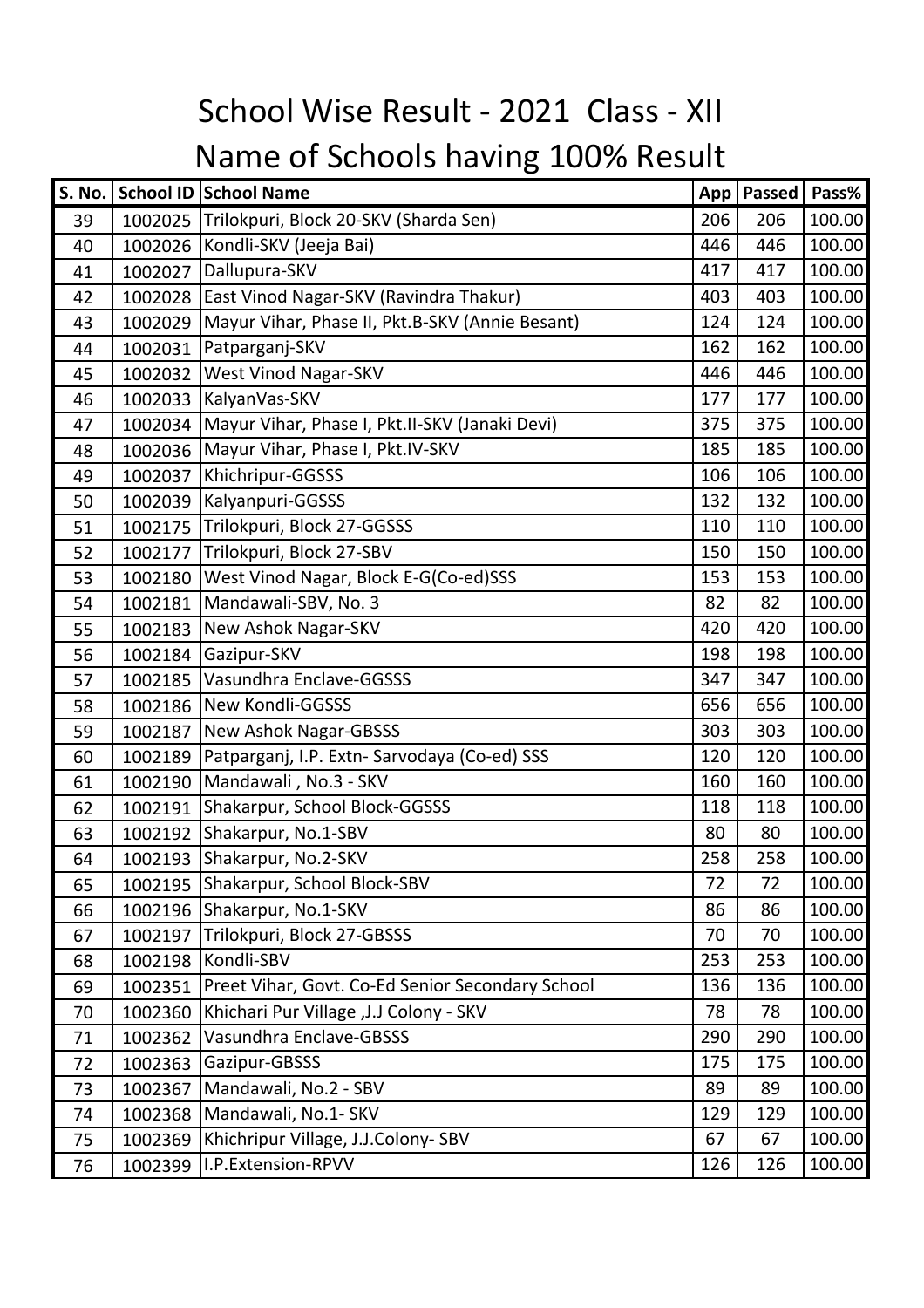| S. No. |         | School ID School Name                     | App | Passed | Pass%  |
|--------|---------|-------------------------------------------|-----|--------|--------|
| 77     |         | 1002400   khichripur School of Excellence | 160 | 160    | 100.00 |
| 78     | 1003001 | Laxmi Nagar-SBV                           | 196 | 196    | 100.00 |
| 79     | 1003002 | Rani Garden-SBV                           | 141 | 141    | 100.00 |
| 80     | 1003003 | Jheel Khurenja, No.1-SBV                  | 105 | 105    | 100.00 |
| 81     | 1003004 | Kailash Nagar-SBV                         | 31  | 31     | 100.00 |
| 82     | 1003007 | <b>Chander Nagar-GBSSS</b>                | 132 | 132    | 100.00 |
| 83     | 1003009 | Geeta Colony, Block 13-GBSSS              | 130 | 130    | 100.00 |
| 84     | 1003012 | Gandhi Nagar-SBV                          | 142 | 142    | 100.00 |
| 85     | 1003013 | Krishna Nagar-SBV                         | 198 | 198    | 100.00 |
| 86     | 1003024 | Geeta Colony, Block 13-SKV                | 183 | 183    | 100.00 |
| 87     | 1003025 | Chander Nagar-SKV                         | 193 | 193    | 100.00 |
| 88     | 1003026 | Shankar Nagar-SKV                         | 98  | 98     | 100.00 |
| 89     | 1003027 | Gandhi Nagar, No.1-SKV                    | 224 | 224    | 100.00 |
| 90     | 1003028 | Laxmi Nagar-SKV                           | 282 | 282    | 100.00 |
| 91     | 1003030 | Rani Garden-GGSSS                         | 114 | 114    | 100.00 |
| 92     | 1003033 | Kailash Nagar-GGSSS                       | 58  | 58     | 100.00 |
| 93     | 1003034 | Gandhi Nagar, No.2-GGSSS                  | 110 | 110    | 100.00 |
| 94     | 1003035 | Gandhi Nagar, No.3-GGSSS                  | 80  | 80     | 100.00 |
| 95     | 1003036 | Krishna Nagar-SKV                         | 235 | 235    | 100.00 |
| 96     | 1003152 | Radhey Shyam Park-SBV                     | 78  | 78     | 100.00 |
| 97     | 1003153 | Radhey Shyam Park- SKV                    | 179 | 179    | 100.00 |
| 98     | 1003204 | Old Seelampur-SKV                         | 19  | 19     | 100.00 |
| 99     | 1003205 | Shivpuri-G(Co-ed)SSS                      | 68  | 68     | 100.00 |
| 100    | 1003260 | Lalita Park-GGSSS                         | 72  | 72     | 100.00 |
| 101    | 1003261 | Gandhi Nagar-RPVV                         | 146 | 146    | 100.00 |
| 102    | 1003264 | Lalita Park-GBSSS                         | 60  | 60     | 100.00 |
| 103    | 1003265 | Old Seelampur -SBV                        | 19  | 19     | 100.00 |
| 104    | 1104001 | Yamuna Vihar, Block B, No.1-SBV           | 501 | 501    | 100.00 |
| 105    | 1104002 | Khajoori Khas-SBV                         | 449 | 449    | 100.00 |
| 106    | 1104004 | <b>Gokalpur Village-GBSSS</b>             | 411 | 411    | 100.00 |
| 107    | 1104005 | Gokalpuri-GBSSS                           | 300 | 300    | 100.00 |
| 108    | 1104006 | Ghonda, No.1-GBSSS                        | 255 | 255    | 100.00 |
| 109    | 1104007 | Ghonda, No.2-GBSSS                        | 87  | 87     | 100.00 |
| 110    | 1104008 | Yamuna Vihar, Block C, No.2-GBSSS         | 472 | 472    | 100.00 |
| 111    | 1104009 | Yamuna Vihar, Block C, No.1-GBSSS         | 599 | 599    | 100.00 |
| 112    | 1104010 | Dayalpur-GBSSS                            | 258 | 258    | 100.00 |
| 113    | 1104011 | Sabhapur-GGSSS                            | 238 | 238    | 100.00 |
| 114    | 1104012 | Bhajanpura-G(Co-ed)SSS (RDJK)             | 241 | 241    | 100.00 |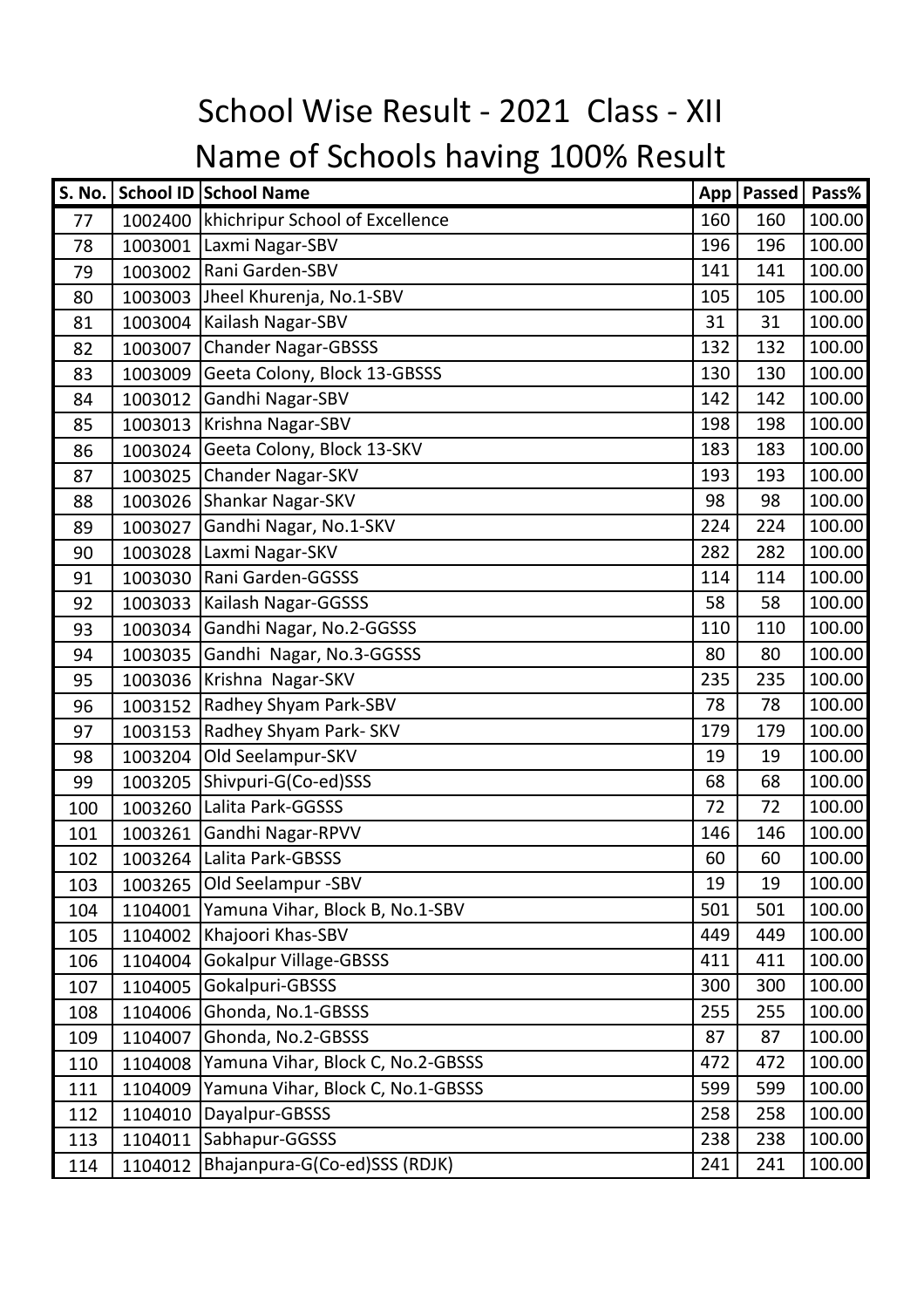| <b>S. No.</b> |         | School ID School Name                                 | App | Passed | Pass%  |
|---------------|---------|-------------------------------------------------------|-----|--------|--------|
| 115           | 1104018 | Yamuna Vihar, Block C, No.1-SKV                       | 735 | 735    | 100.00 |
| 116           | 1104019 | Ghonda, No.2-SKV                                      | 118 | 118    | 100.00 |
| 117           | 1104020 | Gokalpuri-SKV                                         | 370 | 370    | 100.00 |
| 118           | 1104021 | Gokalpur Village-SKV                                  | 511 | 511    | 100.00 |
| 119           | 1104022 | Khajoori Khas-SKV                                     | 658 | 658    | 100.00 |
| 120           | 1104023 | Yamuna Vihar, Block B, No.1-GGSSS                     | 490 | 490    | 100.00 |
| 121           | 1104025 | Ghonda, No.1-GGSSS                                    | 279 | 279    | 100.00 |
| 122           | 1104026 | Dayalpur-GGSSS                                        | 335 | 335    | 100.00 |
| 123           | 1104027 | Yamuna Vihar, Block B, No.2-GGSSS                     | 479 | 479    | 100.00 |
| 124           | 1104029 | Vijay Park-GGSSS                                      | 160 | 160    | 100.00 |
| 125           | 1104142 | <b>Karawal Nagar-GGSSS</b>                            | 607 | 607    | 100.00 |
| 126           | 1104143 | Karawal Nagar-GBSSS                                   | 453 | 453    | 100.00 |
| 127           |         | 1104149 Yamuna Vihar, Block B-RPVV                    | 139 | 139    | 100.00 |
| 128           | 1104150 | Bhajanpura-GBSSS (RDJK)                               | 115 | 115    | 100.00 |
| 129           | 1104151 | Vijay Park-GBSSS                                      | 131 | 131    | 100.00 |
| 130           | 1104153 | Khajoori Khas-GGSSS                                   | 347 | 347    | 100.00 |
| 131           | 1104262 | Tukhmirpur-GGSSS                                      | 393 | 393    | 100.00 |
| 132           | 1104335 | Sonia Vihar-GGSSS                                     | 326 | 326    | 100.00 |
| 133           | 1104336 | Sonia Vihar-GBSSS                                     | 257 | 257    | 100.00 |
| 134           | 1104400 | LONI ROAD, EAST GOKULPUR, GGSSS                       | 317 | 317    | 100.00 |
| 135           | 1104406 | Loni Road, East Gokul Pur, Govt. Boys Sr. Sec. School | 414 | 414    | 100.00 |
| 136           | 1104417 | SABHAPUR-GOVT. BOYS S.SEC. SCHOOL                     | 197 | 197    | 100.00 |
| 137           | 1104418 | Badarpur Khadar - SV                                  | 73  | 73     | 100.00 |
| 138           | 1104419 | Tukhmirpur, No.2 - GGSSS                              | 569 | 569    | 100.00 |
| 139           | 1104420 | Tukhmirpur, No.2- GBSSS                               | 333 | 333    | 100.00 |
| 140           | 1105002 | <b>Gautam Puri-SBV</b>                                | 178 | 178    | 100.00 |
| 141           | 1105003 | Brahmpuri-SBV                                         | 141 | 141    | 100.00 |
| 142           | 1105004 | New Seelampur, No.1-SBV                               | 97  | 97     | 100.00 |
| 143           | 1105005 | Shahadara, Shivaji Park-GBSSS                         | 91  | 91     | 100.00 |
| 144           | 1105006 | Shahadara, G.T. Road-GBSSS                            | 200 | 200    | 100.00 |
| 145           | 1105007 | <b>Babarpur-GBSSS</b>                                 | 129 | 129    | 100.00 |
| 146           | 1105009 | New Seelampur, No.2-GBSSS                             | 50  | 50     | 100.00 |
| 147           | 1105011 | <b>Shastri Park-GBSSS</b>                             | 201 | 201    | 100.00 |
| 148           | 1105017 | Jafrabad Extn.-GBSSS                                  | 46  | 46     | 100.00 |
| 149           | 1105018 | Jafrabad, Zeenat Mahal(Urdu Medium)-SKV               | 539 | 539    | 100.00 |
| 150           | 1105019 | Babarpur-SKV                                          | 252 | 252    | 100.00 |
| 151           | 1105020 | New Seelampur, No.1-SKV (C.R.Dass)                    | 215 | 215    | 100.00 |
| 152           | 1105021 | Shastri Park-SKV                                      | 142 | 142    | 100.00 |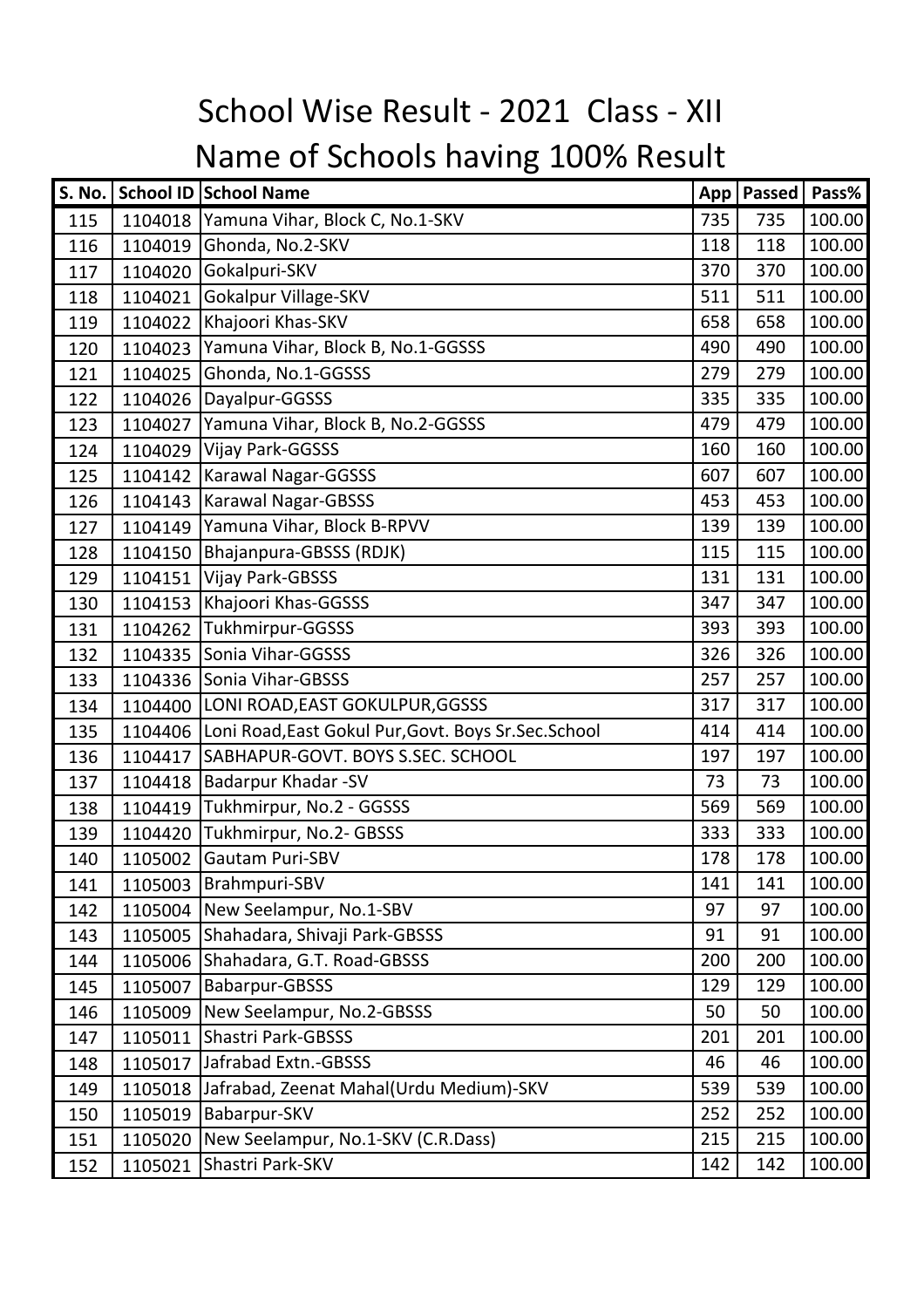| <b>S. No.</b> |         | School ID School Name                                   | App | Passed | Pass%  |
|---------------|---------|---------------------------------------------------------|-----|--------|--------|
| 153           |         | 1105022 Shahadara, Shivaji Park-GGSSS                   | 227 | 227    | 100.00 |
| 154           | 1105023 | <b>Gautam Puri-GGSSS</b>                                | 182 | 182    | 100.00 |
| 155           | 1105024 | Shahadara, G.T.Road-SKV                                 | 242 | 242    | 100.00 |
| 156           |         | 1105025 New Seelampur, No.2-GGSSS                       | 129 | 129    | 100.00 |
| 157           |         | 1105026   Brahampuri-GGSSS                              | 299 | 299    | 100.00 |
| 158           | 1105107 | New Usmanpur (Gautam Puri)-GBSSS                        | 123 | 123    | 100.00 |
| 159           | 1105109 | <b>West Jyoti Nagar-GBSSS</b>                           | 53  | 53     | 100.00 |
| 160           | 1105110 | Shahadara, G.T. Road-SKV (Mani Ben Patel Bharti Mahila) | 346 | 346    | 100.00 |
| 161           | 1105111 | <b>West Jyoti Nagar-GGSSS</b>                           | 98  | 98     | 100.00 |
| 162           | 1105113 | Brahmpuri-GBSSS                                         | 47  | 47     | 100.00 |
| 163           | 1105114 | Jafrabad Extn.-GGSSS                                    | 45  | 45     | 100.00 |
| 164           | 1105116 | Brahmpuri-GGSSS                                         | 108 | 108    | 100.00 |
| 165           | 1105117 | New Usmanpur (Gautam Puri)-GGSSS                        | 179 | 179    | 100.00 |
| 166           | 1105229 | Brahmpuri, GGSSS Block-X                                | 178 | 178    | 100.00 |
| 167           | 1105236 | Shastri Park, Buland Masjid, SKV                        | 63  | 63     | 100.00 |
| 168           | 1105239 | New Jafrabad- GGSSS                                     | 87  | 87     | 100.00 |
| 169           | 1105241 | Brahmpuri, GBSSS, X- BLOCK                              | 78  | 78     | 100.00 |
| 170           | 1105242 | Shastri Park, Buland Masjid, SBV                        | 22  | 22     | 100.00 |
| 171           | 1105247 | New Jafrabad- GBSSS                                     | 36  | 36     | 100.00 |
| 172           | 1105248 | <b>Gautam Puri-RPVV</b>                                 | 97  | 97     | 100.00 |
| 173           | 1106002 | Dilshad Garden, Block C-SBV                             | 325 | 325    | 100.00 |
| 174           | 1106003 | Nand Nagri, Block E-SBV                                 | 397 | 397    | 100.00 |
| 175           | 1106006 | Shahdara, Mansarovar Park, No.1-GBSSS                   | 244 | 244    | 100.00 |
| 176           | 1106007 | Shahdara, Mansarovar Park, No.2-GBSSS                   | 180 | 180    | 100.00 |
| 177           | 1106009 | Seemapuri-GBSSS                                         | 262 | 262    | 100.00 |
| 178           |         | 1106012   Dilshad Garden, Block J&K-GBSSS               | 337 | 337    | 100.00 |
| 179           |         | 1106014   Nand Nagri Extn., F-1, F-2, GBSSS             | 98  | 98     | 100.00 |
| 180           |         | 1106018 New Seemapuri-SKV                               | 211 | 211    | 100.00 |
| 181           | 1106019 | Mandoli-SKV                                             | 322 | 322    | 100.00 |
| 182           | 1106020 | Shahdara, Mansarovar Park, No.1-SKV                     | 113 | 113    | 100.00 |
| 183           | 1106021 | Seemapuri-SKV (Vishwamitra)                             | 499 | 499    | 100.00 |
| 184           | 1106022 | Nand Nagri, Block B-SKV (Raja Ravi Verma)               | 212 | 212    | 100.00 |
| 185           | 1106023 | Dilshad Garden, Block J&K-SKV (St. Eknath)              | 472 | 472    | 100.00 |
| 186           | 1106024 | East of Loni Road, DDA Flats-SKV                        | 642 | 642    | 100.00 |
| 187           | 1106025 | Dilshad Garden, Block C-GGSSS                           | 354 | 354    | 100.00 |
| 188           | 1106026 | Nand Nagri Extn., F-1, F-2, GGSSS                       | 179 | 179    | 100.00 |
| 189           | 1106113 | Nand Nagri, Block E-SKV                                 | 434 | 434    | 100.00 |
| 190           | 1106114 | Shahdara, Mansarover Park, No.2-SKV                     | 276 | 276    | 100.00 |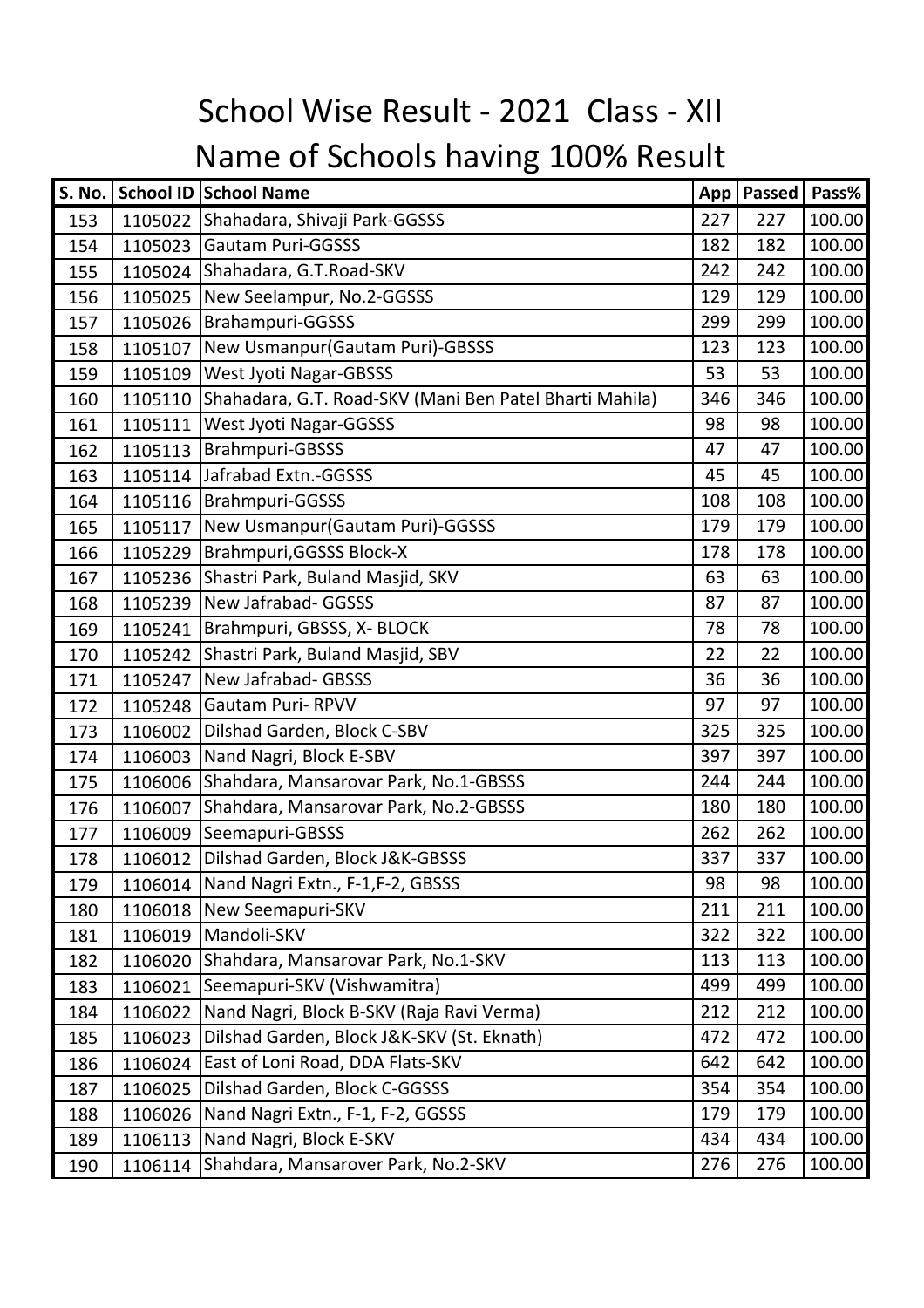| S. No. |         | School ID School Name                                  | App | Passed | Pass%  |
|--------|---------|--------------------------------------------------------|-----|--------|--------|
| 191    |         | 1106115 Nand Nagri, Janta Flats-GGSSS                  | 158 | 158    | 100.00 |
| 192    |         | 1106116 Nand Nagri, Block A-GGSSS                      | 282 | 282    | 100.00 |
| 193    | 1106117 | Saboli- GGSSS                                          | 325 | 325    | 100.00 |
| 194    |         | 1106118   East of Loni Road, DDA Flats-GBSSS           | 505 | 505    | 100.00 |
| 195    | 1106119 | Nand Nagri, Block A-GBSSS                              | 111 | 111    | 100.00 |
| 196    | 1106120 | Saboli- GBSSS                                          | 291 | 291    | 100.00 |
| 197    |         | 1106252 Nand Nagri, Block D-RPVV                       | 140 | 140    | 100.00 |
| 198    |         | 1106259   Mandoli Extension-GGSSS                      | 404 | 404    | 100.00 |
| 199    | 1106264 | Sunder Nagri- GGSSS                                    | 234 | 234    | 100.00 |
| 200    | 1106265 | Mandoli Extension-GBSSS                                | 333 | 333    | 100.00 |
| 201    | 1207004 | Nehru Vihar-SKV                                        | 379 | 379    | 100.00 |
| 202    |         | 1207008 Shankaracharya Marg, Shahed Bhai Bal Mukand-SV | 383 | 383    | 100.00 |
| 203    | 1207011 | Govt. Sarvodaya Vidyalaya No.3, Shakti Nagar           | 75  | 75     | 100.00 |
| 204    | 1207012 | <b>Timar Pur-SBV</b>                                   | 207 | 207    | 100.00 |
| 205    |         | 1207013 Roop Nagar, RSV NO-4                           | 166 | 166    | 100.00 |
| 206    |         | 1207014 Gokhle Marg-SBV                                | 92  | 92     | 100.00 |
| 207    | 1207015 | Roshanara Road-SBV                                     | 44  | 44     | 100.00 |
| 208    |         | 1207016 Roop Nagar, No.2-GBSSS                         | 139 | 139    | 100.00 |
| 209    | 1207017 | Roop Nagar, No.1-GBSSS                                 | 164 | 164    | 100.00 |
| 210    |         | 1207019 Shakti Nagar, No.1-GBSSS                       | 200 | 200    | 100.00 |
| 211    |         | 1207022 Mori Gate, No.1-SV                             | 136 | 136    | 100.00 |
| 212    | 1207032 | Lancer Road Near Maal Road                             | 238 | 238    | 100.00 |
| 213    |         | 1207033 Sabzi Mandi, Kedar Building, ASML-SKV          | 79  | 79     | 100.00 |
| 214    | 1207034 | Timar Pur-SKV                                          | 201 | 201    | 100.00 |
| 215    |         | 1207035 Malka Ganj-SKV                                 | 69  | 69     | 100.00 |
| 216    |         | 1207036 Burari-SKV                                     | 717 | 717    | 100.00 |
| 217    |         | 1207037 Shakti Nagar, No.1-SKV                         | 245 | 245    | 100.00 |
| 218    |         | 1207038 Shakti Nagar, No.2-GGSSS                       | 83  | 83     | 100.00 |
| 219    | 1207041 | Roop Nagar, No.3-GGSSS                                 | 112 | 112    | 100.00 |
| 220    | 1207042 | Chabi Ganj, Kashmiri Gate-GGSSS                        | 73  | 73     | 100.00 |
| 221    | 1207043 | Nicholson Road-GGSSS                                   | 33  | 33     | 100.00 |
| 222    | 1207107 | Sham Nath Marg, Shaheed Amir Chand-SV                  | 270 | 270    | 100.00 |
| 223    |         | 1207108 Raj Niwas Marg, RPVV                           | 167 | 167    | 100.00 |
| 224    | 1207109 | <b>Magazine Road-GBSSS</b>                             | 38  | 38     | 100.00 |
| 225    | 1207111 | Nathupura-GGSSS                                        | 351 | 351    | 100.00 |
| 226    | 1207112 | Magazine Road-SKV                                      | 101 | 101    | 100.00 |
| 227    | 1207113 | Civil Lines, RPVV                                      | 174 | 174    | 100.00 |
| 228    |         | 1207114 Nehru Vihar-GBSSS                              | 179 | 179    | 100.00 |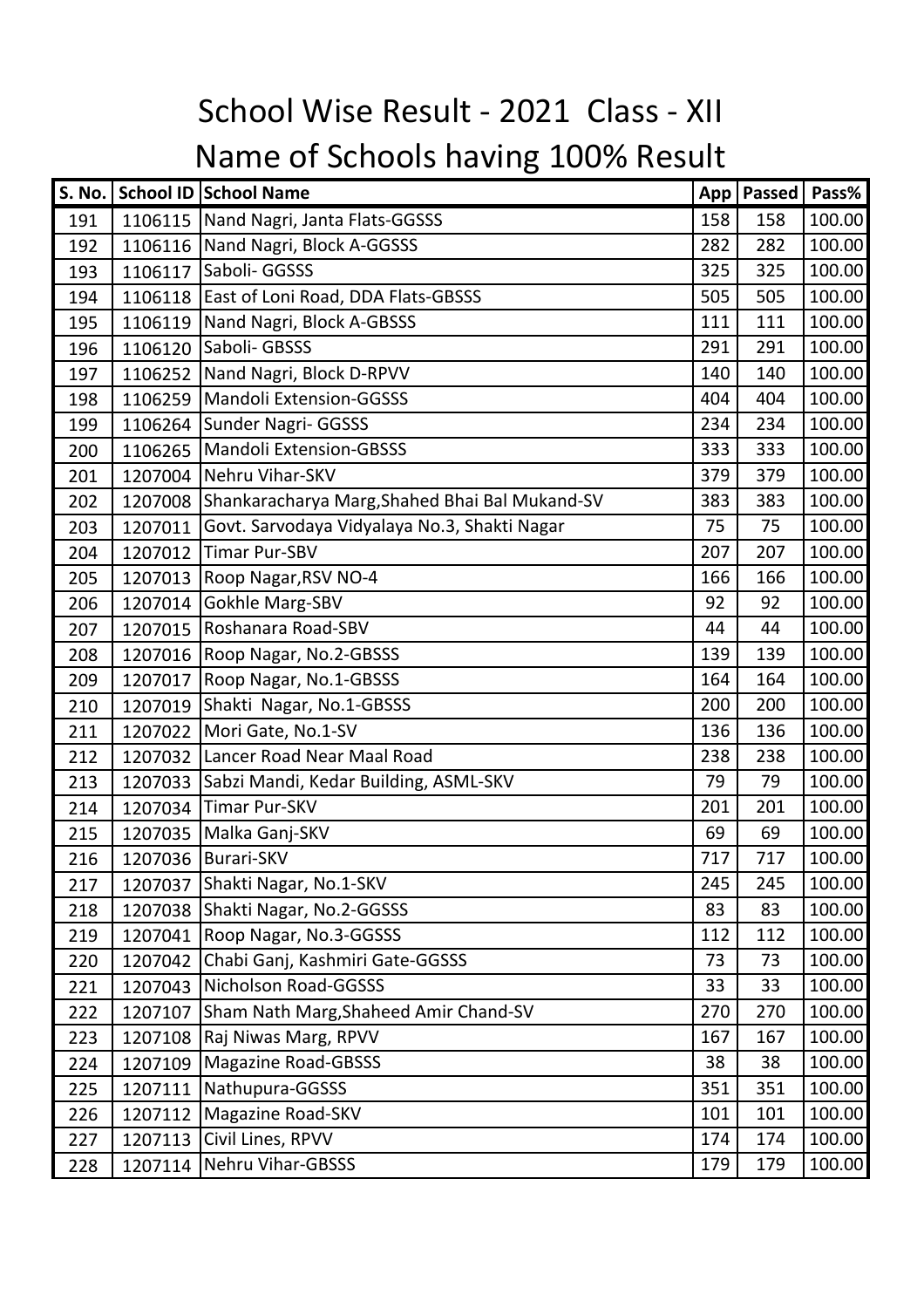| S. No. |         | School ID School Name              | App | <b>Passed</b> | Pass%  |
|--------|---------|------------------------------------|-----|---------------|--------|
| 229    |         | 1207230 Mukund Pur Village - GGSSS | 403 | 403           | 100.00 |
| 230    | 1208001 | Gulabi Bagh-SBV                    | 70  | 70            | 100.00 |
| 231    | 1208002 | <b>Qutab Road-SBV</b>              | 43  | 43            | 100.00 |
| 232    | 1208004 | Sarai Rohilla-GBSSS                | 73  | 73            | 100.00 |
| 233    | 1208006 | Padam Nagar-GBSSS                  | 63  | 63            | 100.00 |
| 234    | 1208013 | Gulabi Bagh-SKV                    | 75  | 75            | 100.00 |
| 235    | 1208014 | Partap Nagar-SKV                   | 24  | 24            | 100.00 |
| 236    | 1208015 | Sarai Rohilla-SKV                  | 127 | 127           | 100.00 |
| 237    | 1208016 | Idgah Road-SKV                     | 82  | 82            | 100.00 |
| 238    | 1208018 | Padam Nagar-SKV                    | 49  | 49            | 100.00 |
| 239    | 1208021 | <b>Tulsi Nagar-GGSSS</b>           | 53  | 53            | 100.00 |
| 240    | 1208023 | Kinari Bazar, Gali Barf Wali-GGSSS | 18  | 18            | 100.00 |
| 241    | 1208025 | Pul Bangash-SKV                    | 26  | 26            | 100.00 |
| 242    | 1208027 | Quresh Nagar, GGSSS                | 18  | 18            | 100.00 |
| 243    | 1208090 | Inder Lok-SKV                      | 68  | 68            | 100.00 |
| 244    | 1208092 | Kishan Ganj-RPVV                   | 106 | 106           | 100.00 |
| 245    | 1208095 | Shastri Nagar-SKV                  | 148 | 148           | 100.00 |
| 246    | 1208219 | <b>Tulsi Nagar- GBSSS</b>          | 59  | 59            | 100.00 |
| 247    | 1208229 | Shastri Nagar, Lalita Block - SBV  | 30  | 30            | 100.00 |
| 248    | 1208232 | <b>Pratap Nagar-GBSSS</b>          | 23  | 23            | 100.00 |
| 249    | 1309001 | C.C. Colony-SBV                    | 61  | 61            | 100.00 |
| 250    | 1309002 | Shalimar Bagh, Block B(AH)-GBSSS   | 116 | 116           | 100.00 |
| 251    | 1309003 | Dr. Mukharjee Nagar-SV             | 253 | 253           | 100.00 |
| 252    | 1309004 | New Police Lines-SV                | 183 | 183           | 100.00 |
| 253    | 1309005 | Shalimar Bagh, Block BT-SBV        | 118 | 118           | 100.00 |
| 254    | 1309007 | Shalimar Bagh, Block AP-GBSSS      | 74  | 74            | 100.00 |
| 255    | 1309008 | Guru Teg Bahadur Nagar-GBSSS       | 116 | 116           | 100.00 |
| 256    | 1309010 | Model Town, No.1-GBSSS             | 151 | 151           | 100.00 |
| 257    | 1309011 | Model Town, No.2-GBSSS             | 85  | 85            | 100.00 |
| 258    | 1309012 | Rana Partap Bagh-GBSSS             | 18  | 18            | 100.00 |
| 259    | 1309013 | Adarsh Nagar, No.1-GBSSS           | 158 | 158           | 100.00 |
| 260    | 1309017 | Kewal Park-G(Co-ed)SSS             | 46  | 46            | 100.00 |
| 261    | 1309022 | Dhakka-GBSSS                       | 119 | 119           | 100.00 |
| 262    | 1309023 | <b>Shalamar Village-GGSSS</b>      | 254 | 254           | 100.00 |
| 263    | 1309025 | Dhakka-SKV                         | 142 | 142           | 100.00 |
| 264    | 1309026 | Model Town, No.1-SKV               | 146 | 146           | 100.00 |
| 265    | 1309027 | Guru Teg Bahadur Nagar-SKV         | 150 | 150           | 100.00 |
| 266    | 1309028 | Rana Partap Bagh-SKV               | 46  | 46            | 100.00 |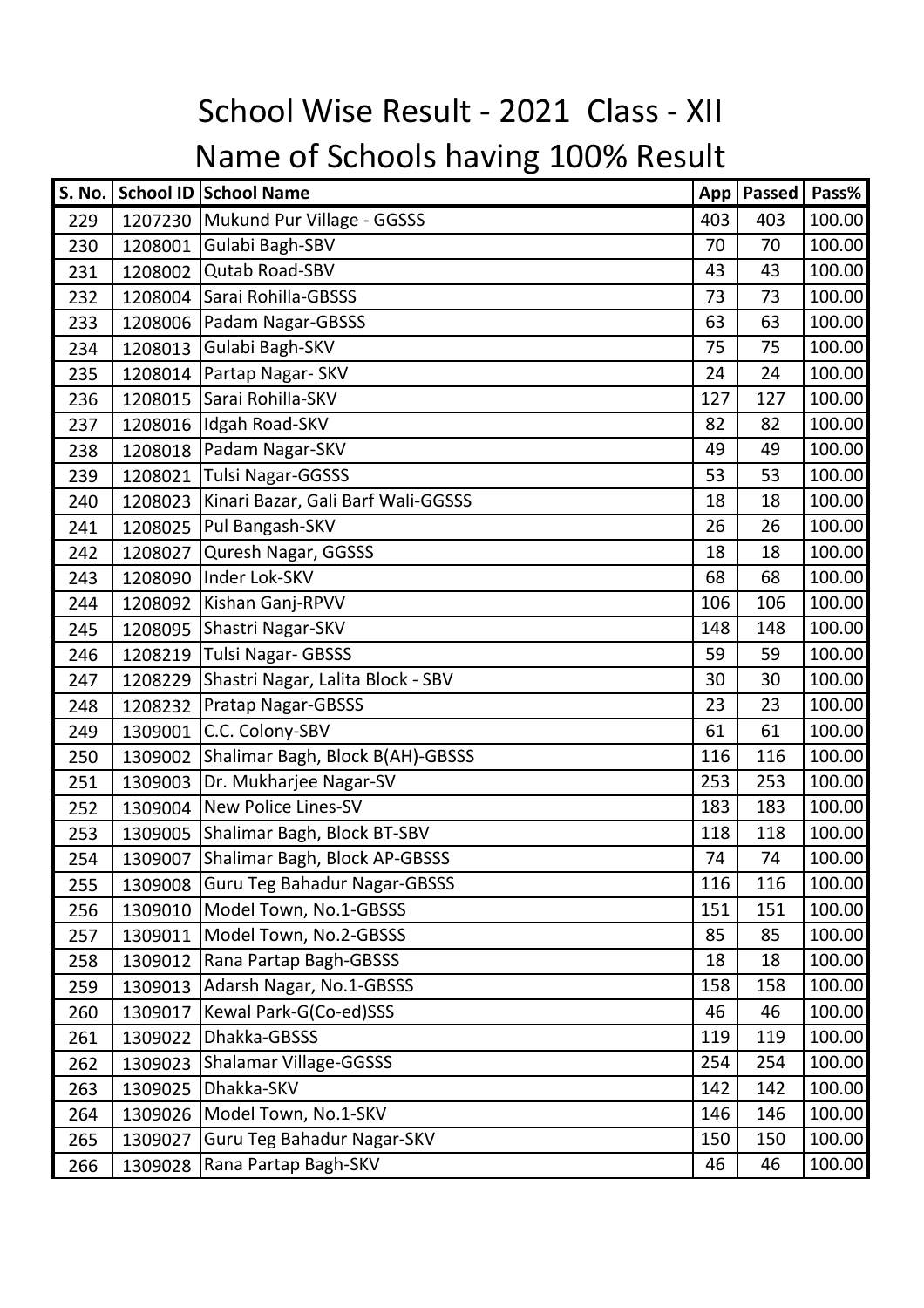| S. No. |         | School ID School Name                      | App | <b>Passed</b> | Pass%  |
|--------|---------|--------------------------------------------|-----|---------------|--------|
| 267    |         | 1309030 Shalimar Bagh, Block BL-SKV        | 206 | 206           | 100.00 |
| 268    | 1309031 | Adarsh Nagar-SKV                           | 262 | 262           | 100.00 |
| 269    | 1309032 | Shalimar Bagh, Block B(AH)-SKV             | 151 | 151           | 100.00 |
| 270    | 1309033 | Shalimar Bagh, Block AP-GGSSS              | 148 | 148           | 100.00 |
| 271    |         | 1309034 Adarsh Nagar-GGSSS                 | 223 | 223           | 100.00 |
| 272    | 1309124 | Shalimar Bagh, Block BT-RPVV               | 149 | 149           | 100.00 |
| 273    | 1309125 | Adarsh Nagar, No.2-GBSSS                   | 205 | 205           | 100.00 |
| 274    | 1309126 | Model Town, No.2-GGSSS                     | 74  | 74            | 100.00 |
| 275    | 1309127 | Azadpur Colony-GGSSS                       | 67  | 67            | 100.00 |
| 276    | 1309128 | Azadpur Colony-GBSSS                       | 56  | 56            | 100.00 |
| 277    | 1309167 | Vijay Nagar-SKV                            | 72  | 72            | 100.00 |
| 278    |         | 1309254 Jahangirpuri, Block A, No.2 - SKV  | 264 | 264           | 100.00 |
| 279    | 1309255 | Jahangirpuri, Block D-GBSSS                | 111 | 111           | 100.00 |
| 280    | 1309256 | Jahangirpuri, Block D-SKV (Rani Chennama)  | 280 | 280           | 100.00 |
| 281    | 1309259 | Jahangirpuri, Block K-GBSSS                | 237 | 237           | 100.00 |
| 282    | 1309260 | Jahangirpuri, Block K-GGSSS                | 414 | 414           | 100.00 |
| 283    | 1309262 | Libaspur-GBSSS                             | 172 | 172           | 100.00 |
| 284    | 1309263 | Libaspur-GGSSS                             | 279 | 279           | 100.00 |
| 285    | 1309264 | Qadipur-GBSSS                              | 202 | 202           | 100.00 |
| 286    | 1309265 | Qadipur-GGSSS                              | 222 | 222           | 100.00 |
| 287    | 1309266 | <b>Bakhtawarpur-GBSSS</b>                  | 142 | 142           | 100.00 |
| 288    | 1309267 | Bakhtawarpur-SKV (BMS)                     | 136 | 136           | 100.00 |
| 289    | 1309268 | Singhu-G(Co-Ed)SSS                         | 89  | 89            | 100.00 |
| 290    | 1309269 | Palla Majra-GBSSS                          | 85  | 85            | 100.00 |
| 291    | 1309270 | Mukhmail Pur-G(Co-ed)SSS                   | 79  | 79            | 100.00 |
| 292    | 1309273 | Shalamar Village-GBSSS                     | 153 | 153           | 100.00 |
| 293    | 1309279 | Jahangirpuri, Plot No.5, A-Block - SKV     | 105 | 105           | 100.00 |
| 294    | 1309280 | Bhalswa Village, Sarvodaya Vidyalaya       | 217 | 217           | 100.00 |
| 295    | 1310002 | Prahalad Pur-SBV                           | 216 | 216           | 100.00 |
| 296    | 1310004 | Sannoth-SV                                 | 56  | 56            | 100.00 |
| 297    | 1310005 | Tikri Khurd- SKV                           | 82  | 82            | 100.00 |
| 298    | 1310007 | Nangal Thakran-SBV (Ved Pandit Khushi Ram) | 91  | 91            | 100.00 |
| 299    | 1310008 | Pooth Khurd-GBSSS                          | 72  | 72            | 100.00 |
| 300    | 1310009 | <b>Badli-GBSSS</b>                         | 256 | 256           | 100.00 |
| 301    | 1310010 | Katewara-GBSSS                             | 36  | 36            | 100.00 |
| 302    | 1310014 | Alipur-GBSSS                               | 275 | 275           | 100.00 |
| 303    | 1310015 | Khera Khurd-GBSSS                          | 56  | 56            | 100.00 |
| 304    | 1310017 | Narela, SBV                                | 264 | 264           | 100.00 |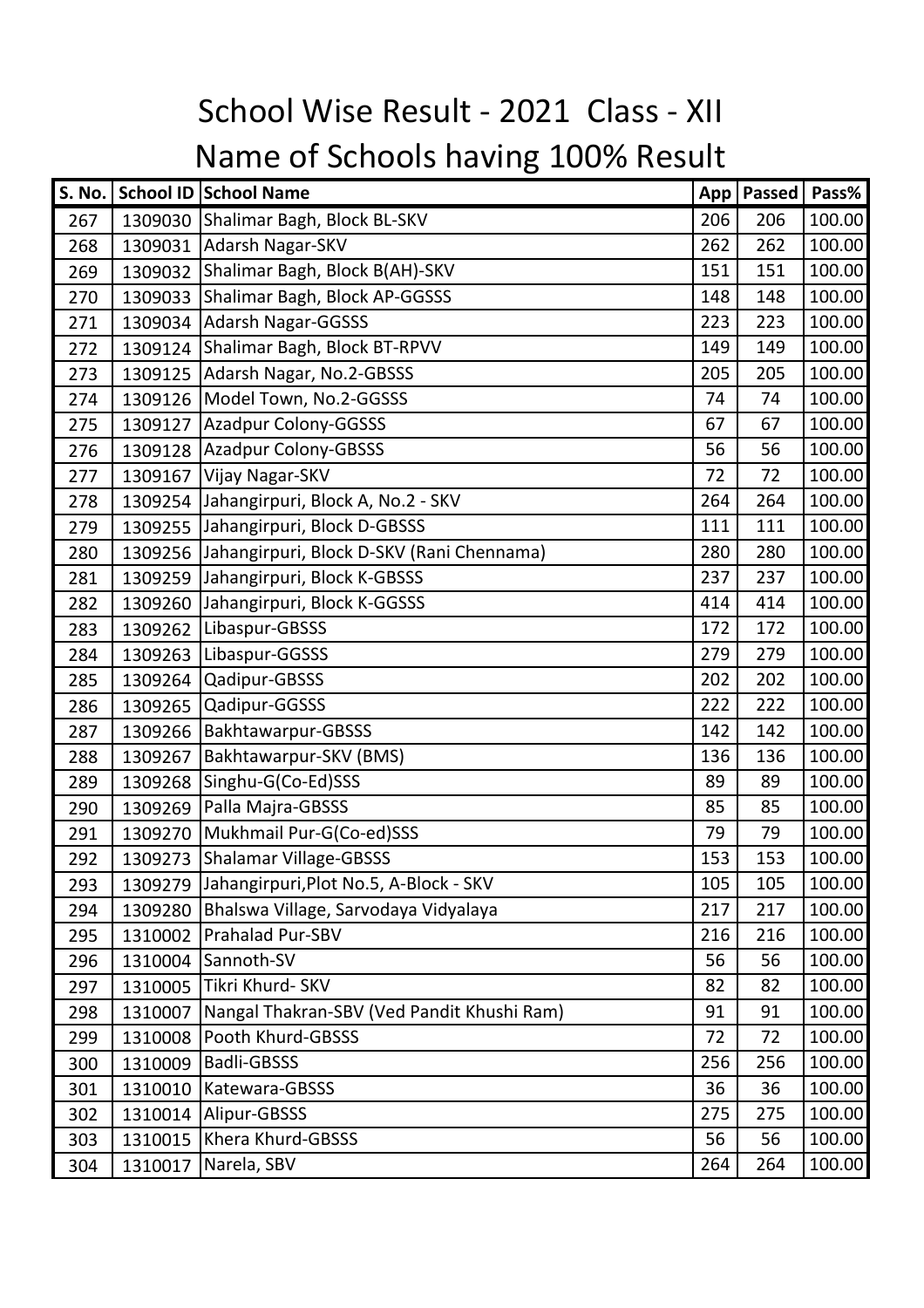| <b>S. No.</b> |         | School ID School Name                            | App | Passed | Pass%  |
|---------------|---------|--------------------------------------------------|-----|--------|--------|
| 305           |         | 1310019 Bawana-GBSSS                             | 179 | 179    | 100.00 |
| 306           | 1310022 | Bhorgarh-G(Co-ed)SSS                             | 144 | 144    | 100.00 |
| 307           | 1310025 | Shahabad Dairy- GGSSS                            | 333 | 333    | 100.00 |
| 308           |         | 1310026   Harewali-G(Co-ed) SSS                  | 25  | 25     | 100.00 |
| 309           | 1310030 | Holambi Kalan-G(CO-ED)SSS                        | 130 | 130    | 100.00 |
| 310           | 1310031 | Alipur-SKV                                       | 321 | 321    | 100.00 |
| 311           | 1310032 | Prahalad Pur-SKV                                 | 226 | 226    | 100.00 |
| 312           | 1310033 | Dariyapur Kalan-SKV (Updesh Kaur)                | 114 | 114    | 100.00 |
| 313           | 1310034 | Badli-SKV                                        | 319 | 319    | 100.00 |
| 314           |         | 1310036   Narela, No.1-SKV                       | 460 | 460    | 100.00 |
| 315           | 1310039 | Khera Kalan-SKV (Baba Nane Nath)                 | 73  | 73     | 100.00 |
| 316           | 1310041 | Khera Khurd-SKV                                  | 63  | 63     | 100.00 |
| 317           | 1310042 | Bawana-SKV (Ravi Shankar)                        | 199 | 199    | 100.00 |
| 318           | 1310043 | Pooth Khurd-SKV (Raja RamMohan Roy)              | 57  | 57     | 100.00 |
| 319           | 1310045 | Samaipur-GGSSS                                   | 379 | 379    | 100.00 |
| 320           | 1310049 | <b>Bankner-GGSSS</b>                             | 126 | 126    | 100.00 |
| 321           | 1310157 | Siraspur-GGSSS                                   | 171 | 171    | 100.00 |
| 322           | 1310161 | Barwala-G(Co-ed)SSS                              | 44  | 44     | 100.00 |
| 323           | 1310164 | Narela, Pocket 5 & 6-GGSSS                       | 98  | 98     | 100.00 |
| 324           | 1310166 | Narela-GBSSS (Mussadi Lal)                       | 150 | 150    | 100.00 |
| 325           | 1310168 | Bankner-SBV                                      | 163 | 163    | 100.00 |
| 326           | 1310169 | Holambi Kalan, B-Block GGSSS                     | 103 | 103    | 100.00 |
| 327           | 1310170 | Narela, No.2-SKV                                 | 259 | 259    | 100.00 |
| 328           | 1310247 | Auchandi-SV                                      | 28  | 28     | 100.00 |
| 329           | 1310395 | <b>Shahabad Dairy-GBSSS</b>                      | 232 | 232    | 100.00 |
| 330           | 1310399 | HOLAMBI KALAN,METRO VIHAR,A-BLK G(CO-ED)SSS      | 134 | 134    | 100.00 |
| 331           | 1310400 | <b>GHOGA G(CO-ED)SSS</b>                         | 41  | 41     | 100.00 |
| 332           | 1310407 | Holambi Kalan, Metro Vihar, C-Block- G(Co-ed)SSS | 71  | 71     | 100.00 |
| 333           | 1310408 | Narela Sector B-4, SV-1310408                    | 86  | 86     | 100.00 |
| 334           | 1310409 | Narela, A-10 Pocket-5, RPVV                      | 116 | 116    | 100.00 |
| 335           | 1310410 | Narela, Sect. A-6, Pocket-2- GGSSS               | 172 | 172    | 100.00 |
| 336           | 1310411 | <b>Shahbad Daulatpur- GGSSS</b>                  | 130 | 130    | 100.00 |
| 337           | 1310414 | Bawana J. J. Colony No.1 GGSSS                   | 225 | 225    | 100.00 |
| 338           | 1310415 | Bawana J. J. Colony No.2 GBSSS                   | 195 | 195    | 100.00 |
| 339           | 1310420 | Siraspur-GBSSS                                   | 89  | 89     | 100.00 |
| 340           | 1310429 | Holambi Kalan, B-Block GBSSS                     | 77  | 77     | 100.00 |
| 341           | 1310430 | Narela, Sect. A-6, Pkt-2 - GBSSS                 | 103 | 103    | 100.00 |
| 342           | 1310431 | <b>Shahbad Daulatpur- GBSSS</b>                  | 151 | 151    | 100.00 |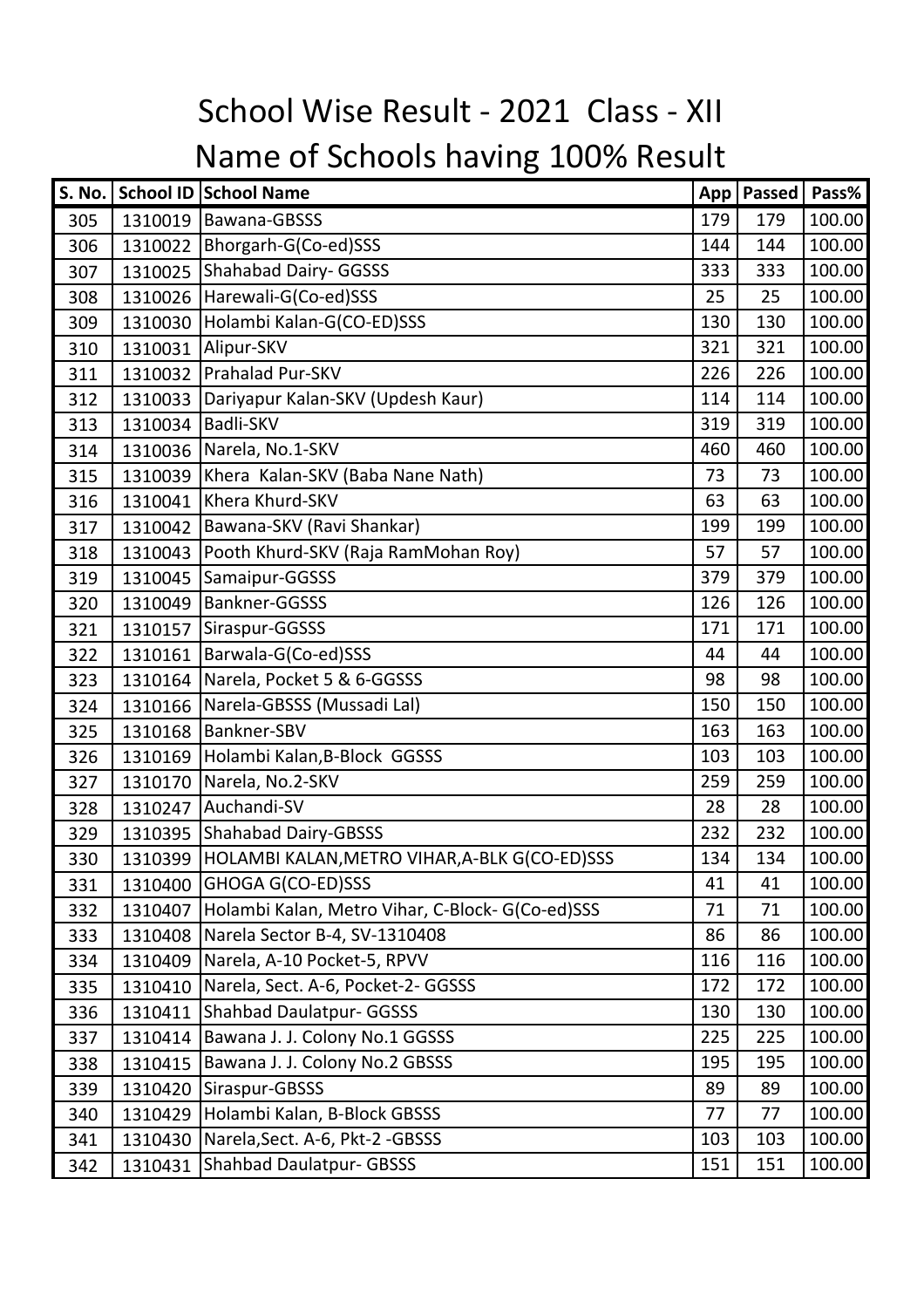| S. No. |         | School ID School Name                             | App | <b>Passed</b> | Pass%  |
|--------|---------|---------------------------------------------------|-----|---------------|--------|
| 343    | 1310458 | Tikri Khurd-SBV                                   | 63  | 63            | 100.00 |
| 344    | 1411001 | Anandwas-SBV                                      | 211 | 211           | 100.00 |
| 345    | 1411002 | Shakurpur, No.1-SBV                               | 153 | 153           | 100.00 |
| 346    | 1411003 | Ashok Vihar, Phase I, Block H-SBV                 | 56  | 56            | 100.00 |
| 347    | 1411005 | Kailash Enclave-SV                                | 146 | 146           | 100.00 |
| 348    | 1411007 | Pitampura, Block ZP- Sarvodaya Co-ed SSS          | 132 | 132           | 100.00 |
| 349    | 1411009 | Keshavpuram, No.1-GBSSS                           | 37  | 37            | 100.00 |
| 350    | 1411011 | Shakurpur, No.2-GBSSS                             | 112 | 112           | 100.00 |
| 351    | 1411014 | Ashok Vihar, Block D-GBSSS                        | 97  | 97            | 100.00 |
| 352    | 1411015 | Ashok Vihar, Phase II-GBSSS                       | 124 | 124           | 100.00 |
| 353    | 1411016 | Rani Bagh-GBSSS                                   | 67  | 67            | 100.00 |
| 354    | 1411017 | Pitampura, Block SU-GBSSS                         | 148 | 148           | 100.00 |
| 355    | 1411019 | <b>Bharat Nagar-GBSSS</b>                         | 49  | 49            | 100.00 |
| 356    | 1411021 | Keshavpuram, Block A-SKV                          | 70  | 70            | 100.00 |
| 357    | 1411022 | Wazirpur, J.J. Colony-GBSSS                       | 106 | 106           | 100.00 |
| 358    | 1411026 | Ashok Vihar, Phase I, Block H-SKV                 | 169 | 169           | 100.00 |
| 359    | 1411027 | Ashok Vihar, Phase II-SKV                         | 203 | 203           | 100.00 |
| 360    | 1411028 | Keshavpuram, No.1-SKV                             | 122 | 122           | 100.00 |
| 361    | 1411029 | Keshavpuram-SBV                                   | 135 | 135           | 100.00 |
| 362    | 1411030 | Shakurpur, No.2-SKV                               | 96  | 96            | 100.00 |
| 363    | 1411031 | <b>Bharat Nagar-SKV</b>                           | 75  | 75            | 100.00 |
| 364    | 1411032 | Rampura- Govt. Co-ed Sarvodaya Vidyalaya          | 133 | 133           | 100.00 |
| 365    | 1411034 | Wazirpur, J.J. Colony-SKV                         | 164 | 164           | 100.00 |
| 366    | 1411035 | <b>Wazirpur Village-SV</b>                        | 77  | 77            | 100.00 |
| 367    | 1411037 | Tri Nagar, Narang Colony- Govt. Co-ed SSS         | 145 | 145           | 100.00 |
| 368    | 1411038 | Anandwas-GGSSS                                    | 107 | 107           | 100.00 |
| 369    | 1411040 | Ashok Vihar, Block D-GGSSS                        | 74  | 74            | 100.00 |
| 370    | 1411041 | Pitampura, Block SU-GGSSS                         | 108 | 108           | 100.00 |
| 371    | 1411042 | Saraswati Vihar, Block A-GGSSS                    | 104 | 104           | 100.00 |
| 372    | 1411043 | Rani Bagh-GGSSS                                   | 140 | 140           | 100.00 |
| 373    | 1411046 | Anandwas- GGSSS                                   | 91  | 91            | 100.00 |
| 374    | 1411123 | Saraswati Vihar, Block C-SV                       | 232 | 232           | 100.00 |
| 375    | 1411124 | Sharda Niketan-SV                                 | 86  | 86            | 100.00 |
| 376    | 1411125 | Shakurpur, No.1-GGSSS                             | 107 | 107           | 100.00 |
| 377    | 1411178 | Sainik Vihar-G(Co-ed)SSS                          | 48  | 48            | 100.00 |
| 378    | 1412001 | Sultanpuri, Block-C, Sarvodaya Sr. Sec. Vidyalaya | 170 | 170           | 100.00 |
| 379    | 1412005 | Sultanpuri, Block C-SBV                           | 137 | 137           | 100.00 |
| 380    | 1412006 | Sultanpuri, Block BC-GBSSS                        | 55  | 55            | 100.00 |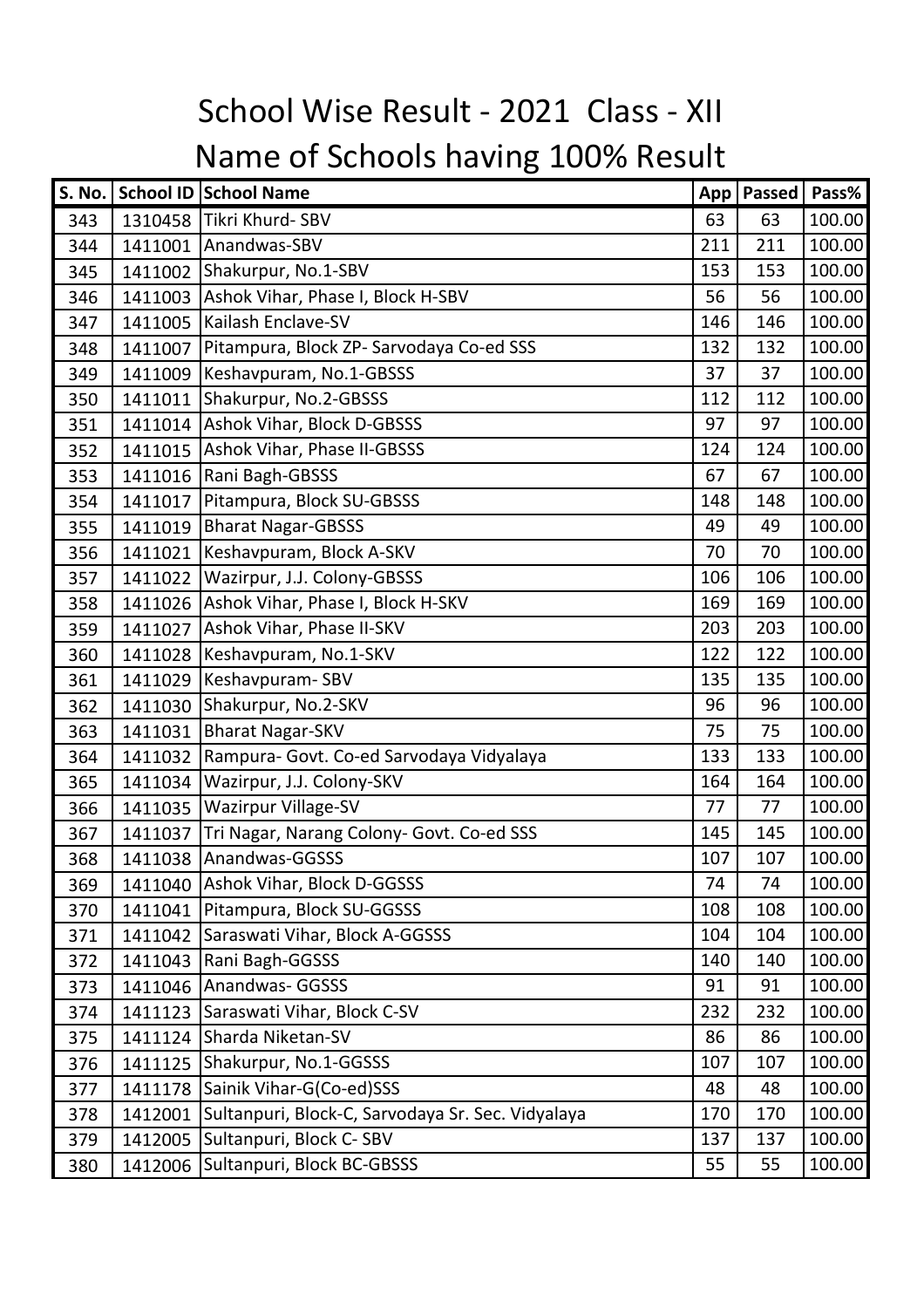| S. No. |         | School ID School Name                              | App | <b>Passed</b> | Pass%  |
|--------|---------|----------------------------------------------------|-----|---------------|--------|
| 381    | 1412007 | Pooth Kalan-SBV                                    | 231 | 231           | 100.00 |
| 382    | 1412008 | Sultanpuri, Block H-SBV                            | 194 | 194           | 100.00 |
| 383    | 1412009 | Mangolpuri, Block U-GBSSS                          | 167 | 167           | 100.00 |
| 384    | 1412013 | Mangolpuri, Plot II, Kamdhenu-SBV                  | 58  | 58            | 100.00 |
| 385    | 1412014 | Mangolpuri, Block O-SBV                            | 105 | 105           | 100.00 |
| 386    | 1412016 | Sultanpur Majra- G (Co-ed) Senior Secondary School | 76  | 76            | 100.00 |
| 387    | 1412018 | Mangolpuri, Block Y-SBV                            | 85  | 85            | 100.00 |
| 388    | 1412019 | Sultanpuri, P-Block - GGSSS                        | 49  | 49            | 100.00 |
| 389    | 1412022 | Mangolpuri, Block-C, S(Co-ed)Sr. Sec. Vidyalaya    | 182 | 182           | 100.00 |
| 390    | 1412024 | Mangolpuri, Block H-SKV                            | 228 | 228           | 100.00 |
| 391    | 1412025 | Mangolpuri, Block D-SKV (Kamdhenu)                 | 199 | 199           | 100.00 |
| 392    | 1412026 | Sultanpuri, Block C-SKV                            | 237 | 237           | 100.00 |
| 393    | 1412027 | Pooth Kalan-SKV                                    | 362 | 362           | 100.00 |
| 394    | 1412029 | Sultanpuri, Block H-SKV                            | 370 | 370           | 100.00 |
| 395    | 1412030 | Mangolpuri, Block U-SKV                            | 128 | 128           | 100.00 |
| 396    | 1412031 | Mangolpuri, Block O-SKV                            | 246 | 246           | 100.00 |
| 397    | 1412033 | Mangolpur Kalan-G(co-ed)sss                        | 133 | 133           | 100.00 |
| 398    | 1412035 | Sultanpuri, Block BC-GGSSS                         | 171 | 171           | 100.00 |
| 399    | 1412079 | Mangolpur Khrud- GBSSS                             | 148 | 148           | 100.00 |
| 400    | 1412080 | Mangolpuri, Block Q-SKV                            | 195 | 195           | 100.00 |
| 401    | 1412083 | Sultanpuri, F-Block, GBSSS                         | 46  | 46            | 100.00 |
| 402    | 1412084 | Pooth Kalan, Rohini Extn., Sector 20- SKV          | 300 | 300           | 100.00 |
| 403    | 1412085 | Sultanpuri, D-Block, GBSSS                         | 40  | 40            | 100.00 |
| 404    | 1412086 | Sultanpuri, E-Block, GBSSS                         | 88  | 88            | 100.00 |
| 405    | 1412087 | Sultanpuri, A-Block-SBV                            | 92  | 92            | 100.00 |
| 406    | 1412088 | Sultanpuri, D-Block, GGSSS                         | 106 | 106           | 100.00 |
| 407    | 1412089 | Sultanpuri, Block F-GGSSS                          | 95  | 95            | 100.00 |
| 408    | 1412090 | Mangolpuri, Block P-SBV                            | 82  | 82            | 100.00 |
| 409    | 1412091 | Mubarkpur Dabas, No.1-GBSSS                        | 87  | 87            | 100.00 |
| 410    | 1412092 | Nithari Village-SBV                                | 341 | 341           | 100.00 |
| 411    | 1412093 | Nithari-SKV                                        | 351 | 351           | 100.00 |
| 412    | 1412095 | Rani Khera-S(Co-ed)V                               | 210 | 210           | 100.00 |
| 413    | 1412130 | Mongolpuri, Block D GBSSS                          | 105 | 105           | 100.00 |
| 414    | 1412132 | Nithari-GBSSS                                      | 303 | 303           | 100.00 |
| 415    | 1412133 | Mubarikpur Dabas-GGSSS                             | 253 | 253           | 100.00 |
| 416    | 1412248 | Pooth Kalan, Rohini Extn., Sector 20- SBV          | 236 | 236           | 100.00 |
| 417    | 1412253 | Mubarakpur Dabas, No-2, GGSSS-1412253              | 230 | 230           | 100.00 |
| 418    | 1412254 | Mubarkpur Dabas, No.2-GBSSS                        | 161 | 161           | 100.00 |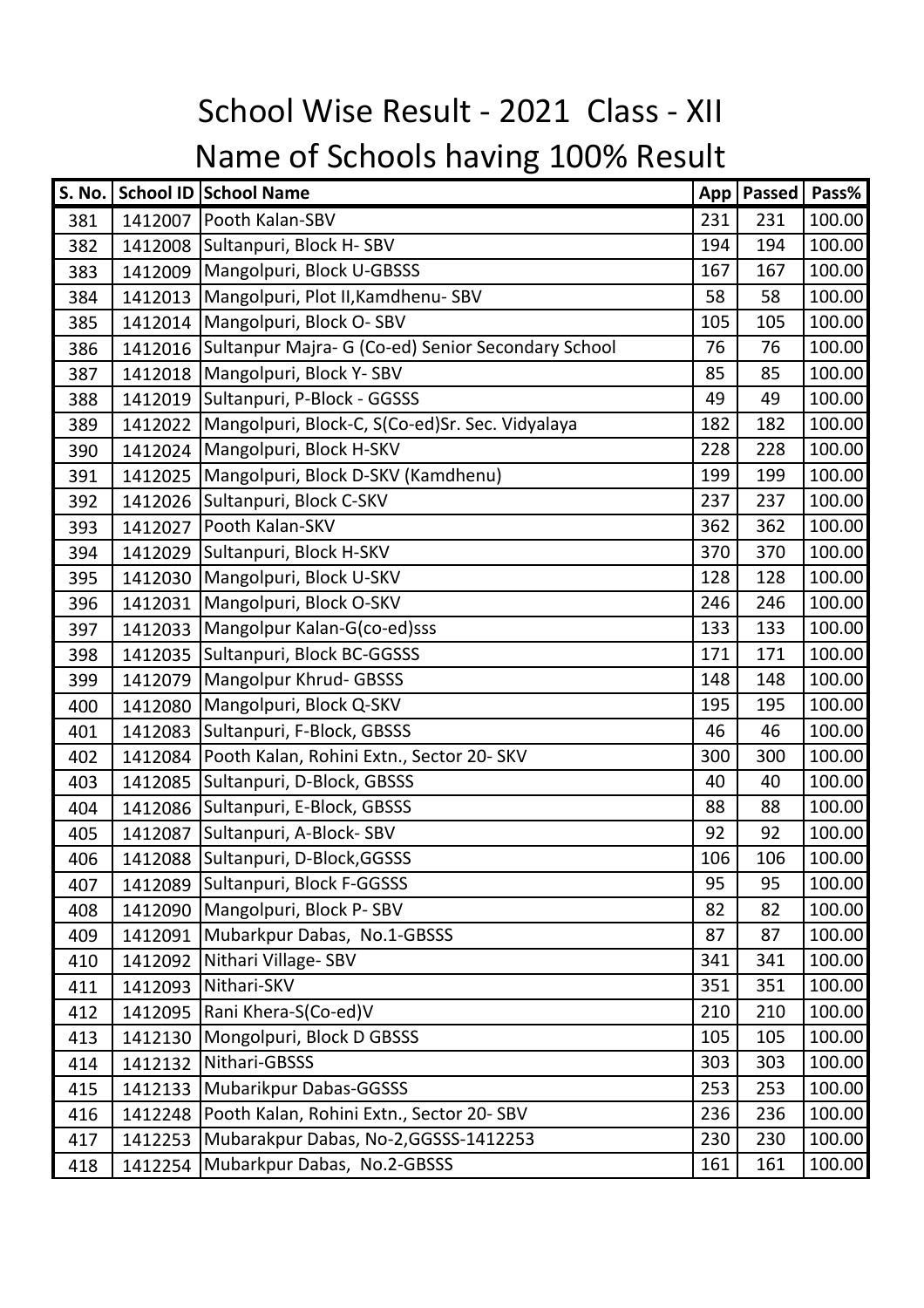| S. No. |         | School ID School Name                                      | App | <b>Passed</b> | Pass%  |
|--------|---------|------------------------------------------------------------|-----|---------------|--------|
| 419    |         | 1412258 Nithari Village- GGSSS                             | 280 | 280           | 100.00 |
| 420    |         | 1412288 Sultanpuri, P-Block - GBSSS                        | 42  | 42            | 100.00 |
| 421    | 1412289 | Rohini, Phase-III, Sec-21- Govt. Co-ed Sarvodaya Vidyalaya | 210 | 210           | 100.00 |
| 422    | 1412291 | Rohini, Phase-II, Sec-21- RPVV                             | 137 | 137           | 100.00 |
| 423    | 1413001 | Chandpur Majra-SV                                          | 51  | 51            | 100.00 |
| 424    |         | 1413002 Rohini, Sector 3-SV                                | 412 | 412           | 100.00 |
| 425    |         | 1413004 Rohini, Sector 6-SV                                | 437 | 437           | 100.00 |
| 426    |         | 1413006 Rohini, Sector 2 - G(Co-ed) Sarvodaya Vidyalaya    | 341 | 341           | 100.00 |
| 427    | 1413009 | Nizam Pur-G(Co-Ed)SSS                                      | 31  | 31            | 100.00 |
| 428    | 1413010 | Rohini, Sector 9-SV (shaheed capt. Sanjeev Dahiya)         | 314 | 314           | 100.00 |
| 429    | 1413013 | Rithala-GBSSS                                              | 185 | 185           | 100.00 |
| 430    |         | 1413016   Parshant Vihar-GBSSS                             | 189 | 189           | 100.00 |
| 431    | 1413019 | Rohini, Avantika, Sector 1, No.2- GBSSS                    | 80  | 80            | 100.00 |
| 432    | 1413022 | Ladpur-GBSSS                                               | 22  | 22            | 100.00 |
| 433    | 1413023 | Rohini, Sector 11-GGSSS                                    | 100 | 100           | 100.00 |
| 434    | 1413025 | Kanjhawala-SKV                                             | 101 | 101           | 100.00 |
| 435    | 1413026 | Rithala-SKV                                                | 387 | 387           | 100.00 |
| 436    | 1413027 | Sarvodaya Co-ed Vidyalaya Sec. 8 Rohini                    | 272 | 272           | 100.00 |
| 437    | 1413028 | Qutabgarh-SKV                                              | 127 | 127           | 100.00 |
| 438    | 1413030 | Rohini, Avantika, Sector 1-SKV                             | 176 | 176           | 100.00 |
| 439    | 1413067 | <b>Prashant Vihar-SKV</b>                                  | 167 | 167           | 100.00 |
| 440    | 1413070 | Rohini, Sector 16, Pocket A-SKV                            | 168 | 168           | 100.00 |
| 441    | 1413071 | Rohini, Sector 15-G(Co-ed)SSS                              | 238 | 238           | 100.00 |
| 442    |         | 1413074 Rohini, Sector 7-SV                                | 252 | 252           | 100.00 |
| 443    | 1413076 | Rohini, Sector 11-RPVV                                     | 139 | 139           | 100.00 |
| 444    | 1413077 | Begumpur-GBSSS                                             | 179 | 179           | 100.00 |
| 445    |         | 1413078   Karala-SKV                                       | 277 | 277           | 100.00 |
| 446    | 1413079 | Karala-GBSSS                                               | 141 | 141           | 100.00 |
| 447    | 1413181 | Jaunti-SV                                                  | 77  | 77            | 100.00 |
| 448    |         | 1413266   Sawada (Ghevra) Colony, A-Block-SKV              | 81  | 81            | 100.00 |
| 449    | 1413267 | Sawada(Ghevra) Colony H-Block-SV                           | 69  | 69            | 100.00 |
| 450    | 1413268 | Begampur, GGSSS                                            | 302 | 302           | 100.00 |
| 451    |         | 1413284 Rohini, Sector 16, Pocket A-GBSSS                  | 156 | 156           | 100.00 |
| 452    | 1413323 | Sawada(Ghevra) Colony, B-Block-SBV                         | 68  | 68            | 100.00 |
| 453    | 1413333 | Rohini School of Excellence, Sector-17                     | 158 | 158           | 100.00 |
| 454    | 1413336 | Rohini, Sec-4- Govt. Co-ed Sarvodaya Vidyalaya             | 119 | 119           | 100.00 |
| 455    | 1413341 | Rohini, Sector 11- GBSSS                                   | 87  | 87            | 100.00 |
| 456    |         | 1413342 Rohini School of Excellence, Sector-23             | 154 | 154           | 100.00 |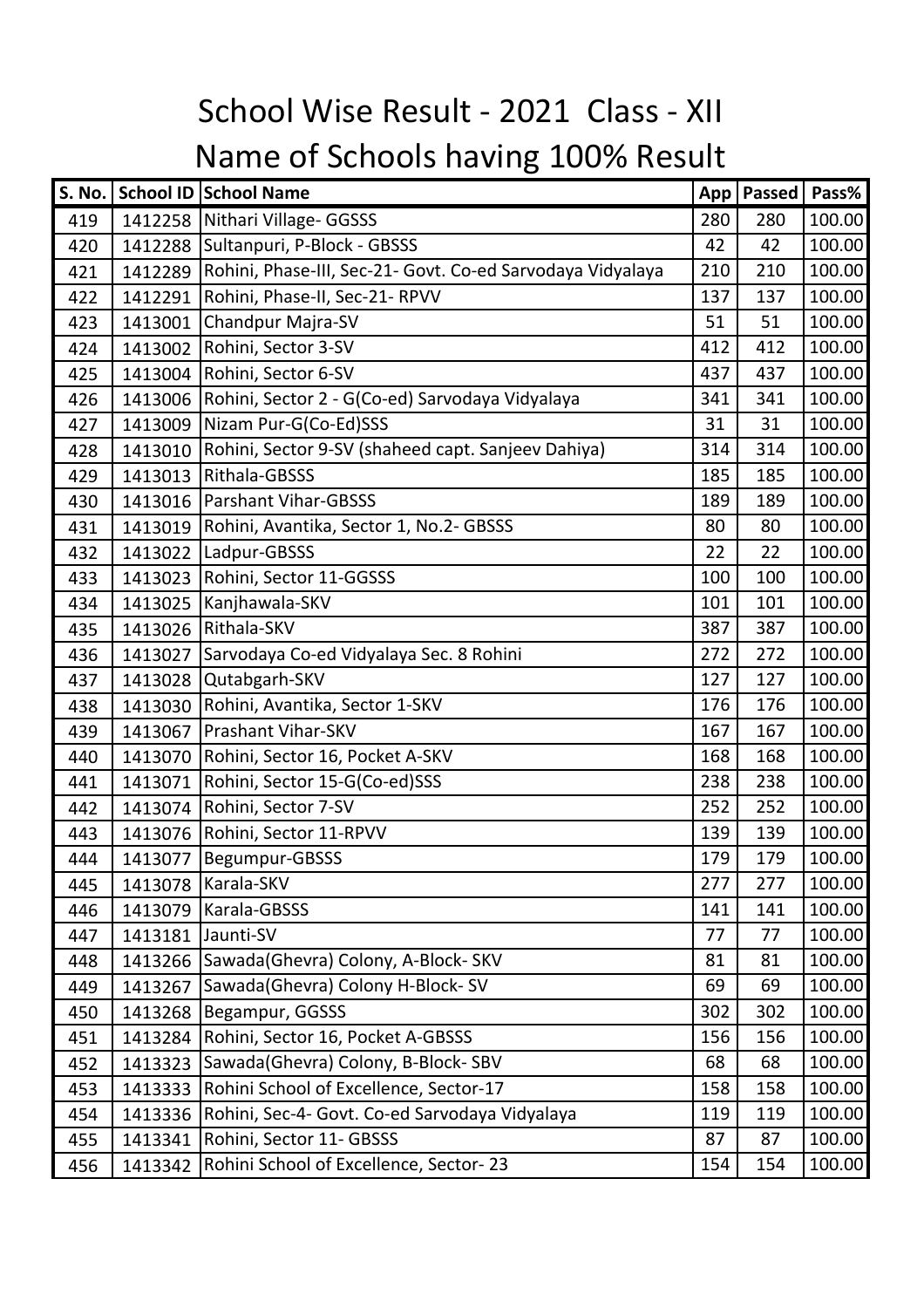| <b>S. No.</b> |         | School ID School Name                                    | App | Passed | Pass%  |
|---------------|---------|----------------------------------------------------------|-----|--------|--------|
| 457           |         | 1514003   Khyala, J.J. Colony, No.1-GBSSS                | 88  | 88     | 100.00 |
| 458           |         | 1514004 Khyala, No.2-GBSSS                               | 73  | 73     | 100.00 |
| 459           | 1514005 | Tilak Nagar, No.1-SBV                                    | 87  | 87     | 100.00 |
| 460           | 1514006 | Tilak Nagar, No.2-SBV                                    | 132 | 132    | 100.00 |
| 461           | 1514008 | Janakpuri, Block B, No.2-SBV (Shaheed Capt. Anuj Nayyar) | 173 | 173    | 100.00 |
| 462           | 1514011 | Chand Nagar, No.1-SKV                                    | 250 | 250    | 100.00 |
| 463           | 1514012 | Khyala, No.1-GGSSS                                       | 145 | 145    | 100.00 |
| 464           |         | 1514014 Tilak Nagar, No.1-GGSSS                          | 150 | 150    | 100.00 |
| 465           | 1514016 | Tilak Nagar, No.3-SKV                                    | 151 | 151    | 100.00 |
| 466           | 1514017 | Vikas Puri, Distt. Centre-SKV                            | 134 | 134    | 100.00 |
| 467           | 1514018 | <b>Ashok Nagar-GGSSS</b>                                 | 84  | 84     | 100.00 |
| 468           | 1514019 | Janakpuri, Block B SKV                                   | 149 | 149    | 100.00 |
| 469           |         | 1514021 Hari Nagar, Clock Tower-SKV                      | 130 | 130    | 100.00 |
| 470           | 1514022 | Hari Nagar, Block-L S(Co-ed)V                            | 196 | 196    | 100.00 |
| 471           | 1514023 | Hari Nagar, Block BE-RPVV                                | 154 | 154    | 100.00 |
| 472           | 1514110 | Chand Nagar-SBV                                          | 147 | 147    | 100.00 |
| 473           | 1514112 | Hari Nagar, Clock Tower, Site-2-GBSSS                    | 105 | 105    | 100.00 |
| 474           | 1515001 | Jaidev Park-SV                                           | 178 | 178    | 100.00 |
| 475           | 1515002 | <b>Ashok Nagar-SBV</b>                                   | 145 | 145    | 100.00 |
| 476           | 1515003 | Subhash Nagar-SBV                                        | 111 | 111    | 100.00 |
| 477           |         | 1515004 East Punjabi Bagh-SV                             | 141 | 141    | 100.00 |
| 478           | 1515005 | Rajouri Garden Main-GBSSS                                | 71  | 71     | 100.00 |
| 479           | 1515006 | Rajouri Garden Extn.-GBSSS                               | 158 | 158    | 100.00 |
| 480           | 1515007 | Madipur, No.1-SBV                                        | 95  | 95     | 100.00 |
| 481           | 1515018 | Rajouri Garden Extn., GBSSS                              | 50  | 50     | 100.00 |
| 482           | 1515019 | Raghubir Nagar, J.J. Colony- G(Co-ed)SSS                 | 80  | 80     | 100.00 |
| 483           |         | 1515021   Rajouri Garden Extn.-SKV                       | 168 | 168    | 100.00 |
| 484           |         | 1515022 Rajouri Garden Main-SKV                          | 151 | 151    | 100.00 |
| 485           | 1515023 | Punjabi Bagh, No.2-SKV                                   | 121 | 121    | 100.00 |
| 486           |         | 1515024 Madipur, No.2-SKV                                | 104 | 104    | 100.00 |
| 487           | 1515025 | Tagore Garden, No.2-SKV                                  | 79  | 79     | 100.00 |
| 488           | 1515026 | Tagore Garden, No.1-GGSSS                                | 105 | 105    | 100.00 |
| 489           | 1515028 | Madipur, No.1-GGSSS                                      | 97  | 97     | 100.00 |
| 490           | 1515029 | Subhash Nagar, No.1-GGSSS                                | 101 | 101    | 100.00 |
| 491           | 1515030 | Raghubir Nagar, J.J. Colony-GGSSS                        | 83  | 83     | 100.00 |
| 492           | 1515139 | <b>Tagore Garden-GBSSS</b>                               | 118 | 118    | 100.00 |
| 493           | 1516002 | Ramesh Nagar-SBV                                         | 257 | 257    | 100.00 |
| 494           | 1516003 | Mansarovar Garden-SV                                     | 117 | 117    | 100.00 |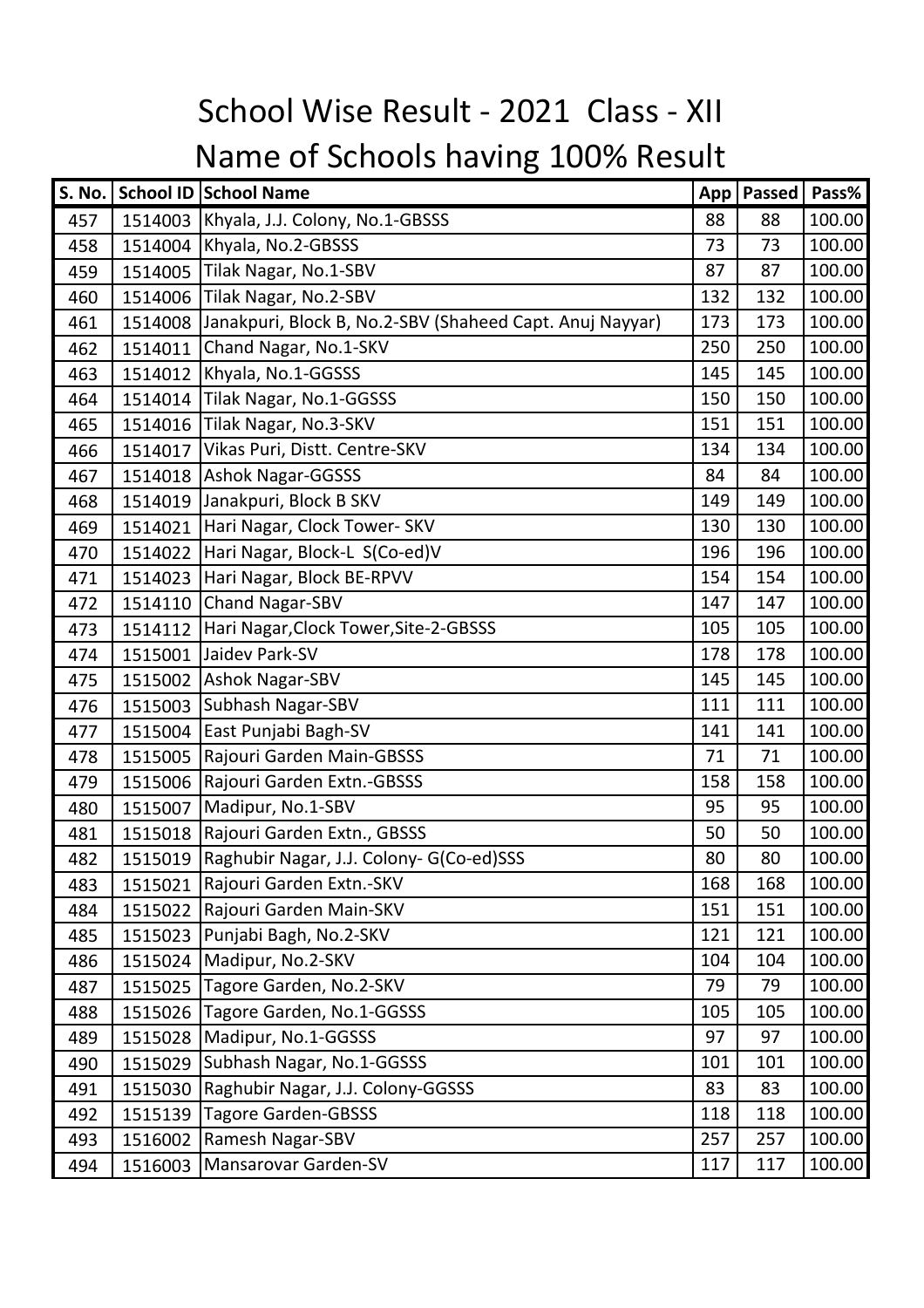| S. No. |         | School ID School Name                            | App | <b>Passed</b> | Pass%  |
|--------|---------|--------------------------------------------------|-----|---------------|--------|
| 495    |         | 1516010 Moti Nagar SBV                           | 165 | 165           | 100.00 |
| 496    | 1516011 | Shadi Khampur-GBSSS                              | 68  | 68            | 100.00 |
| 497    | 1516013 | Prem Nagar-GBSSS                                 | 90  | 90            | 100.00 |
| 498    | 1516018 | Moti Nagar SKV                                   | 130 | 130           | 100.00 |
| 499    | 1516019 | Basai Darapur-SKV                                | 61  | 61            | 100.00 |
| 500    | 1516021 | Ranjit Nagar-SKV                                 | 76  | 76            | 100.00 |
| 501    | 1516022 | Shadi Khampur-SKV                                | 70  | 70            | 100.00 |
| 502    | 1516025 | Kirti Nagar-GGSSS                                | 148 | 148           | 100.00 |
| 503    | 1516027 | Ramesh Nagar-SKV                                 | 159 | 159           | 100.00 |
| 504    | 1516030 | Prem Nagar-GGSSS                                 | 165 | 165           | 100.00 |
| 505    | 1516068 | Karampura, Industrial Area-G(Co-ed)SSS           | 51  | 51            | 100.00 |
| 506    | 1516104 | Karampura, Block H- G(Co-ed) Sarvodaya Vidyalaya | 91  | 91            | 100.00 |
| 507    | 1516140 | <b>West Patel Nagar-GBSSS</b>                    | 147 | 147           | 100.00 |
| 508    | 1516142 | West Patel Nagar-SKV                             | 224 | 224           | 100.00 |
| 509    | 1516143 | <b>West Patel Nagar-SBV</b>                      | 281 | 281           | 100.00 |
| 510    | 1617001 | Tikri Kalan- GBSSS                               | 258 | 258           | 100.00 |
| 511    | 1617002 | Nangloi-SBV                                      | 434 | 434           | 100.00 |
| 512    | 1617003 | Paschim Vihar, A 2-SV(Co-ed)                     | 240 | 240           | 100.00 |
| 513    | 1617004 | Nangloi, Kavita Colony-G(Co-ed)SSS               | 142 | 142           | 100.00 |
| 514    | 1617005 | Ranhaula-SKV                                     | 218 | 218           | 100.00 |
| 515    | 1617006 | Hiran Kudna-SV(Co-ed)                            | 63  | 63            | 100.00 |
| 516    | 1617007 | New Multan Nagar-SV(Co-ed)                       | 203 | 203           | 100.00 |
| 517    | 1617008 | Paschim Vihar, B 4-SV(Co-ed)                     | 250 | 250           | 100.00 |
| 518    | 1617009 | Paschim Vihar, A 6-RPVV                          | 139 | 139           | 100.00 |
| 519    | 1617010 | Nangloi-SKV                                      | 425 | 425           | 100.00 |
| 520    | 1617011 | Paschim Vihar, B 3-SKV                           | 252 | 252           | 100.00 |
| 521    | 1617012 | Tikri Kalan-SKV                                  | 219 | 219           | 100.00 |
| 522    |         | 1617013 Nangloi, Sultanpuri Road-SKV             | 257 | 257           | 100.00 |
| 523    |         | 1617014   Mundka Village-SKV                     | 314 | 314           | 100.00 |
| 524    | 1617015 | Amalwas, Jawalapuri-GBSSS                        | 233 | 233           | 100.00 |
| 525    | 1617017 | Nangloi, Sultanpuri Road-GBSSS                   | 106 | 106           | 100.00 |
| 526    |         | 1617018   Mundka Village-GBSSS                   | 208 | 208           | 100.00 |
| 527    | 1617021 | Nangloi-GGSSS                                    | 261 | 261           | 100.00 |
| 528    | 1617024 | Nangloi, Phase II-GBSSS                          | 147 | 147           | 100.00 |
| 529    | 1617025 | Nangloi, Phase I-GBSSS                           | 93  | 93            | 100.00 |
| 530    | 1617026 | Nilothi-SKV                                      | 174 | 174           | 100.00 |
| 531    | 1617027 | Punjabi Basti-G(Co-ed)SSS                        | 130 | 130           | 100.00 |
| 532    |         | 1617028   Peera Garhi Village- SKV               | 112 | 112           | 100.00 |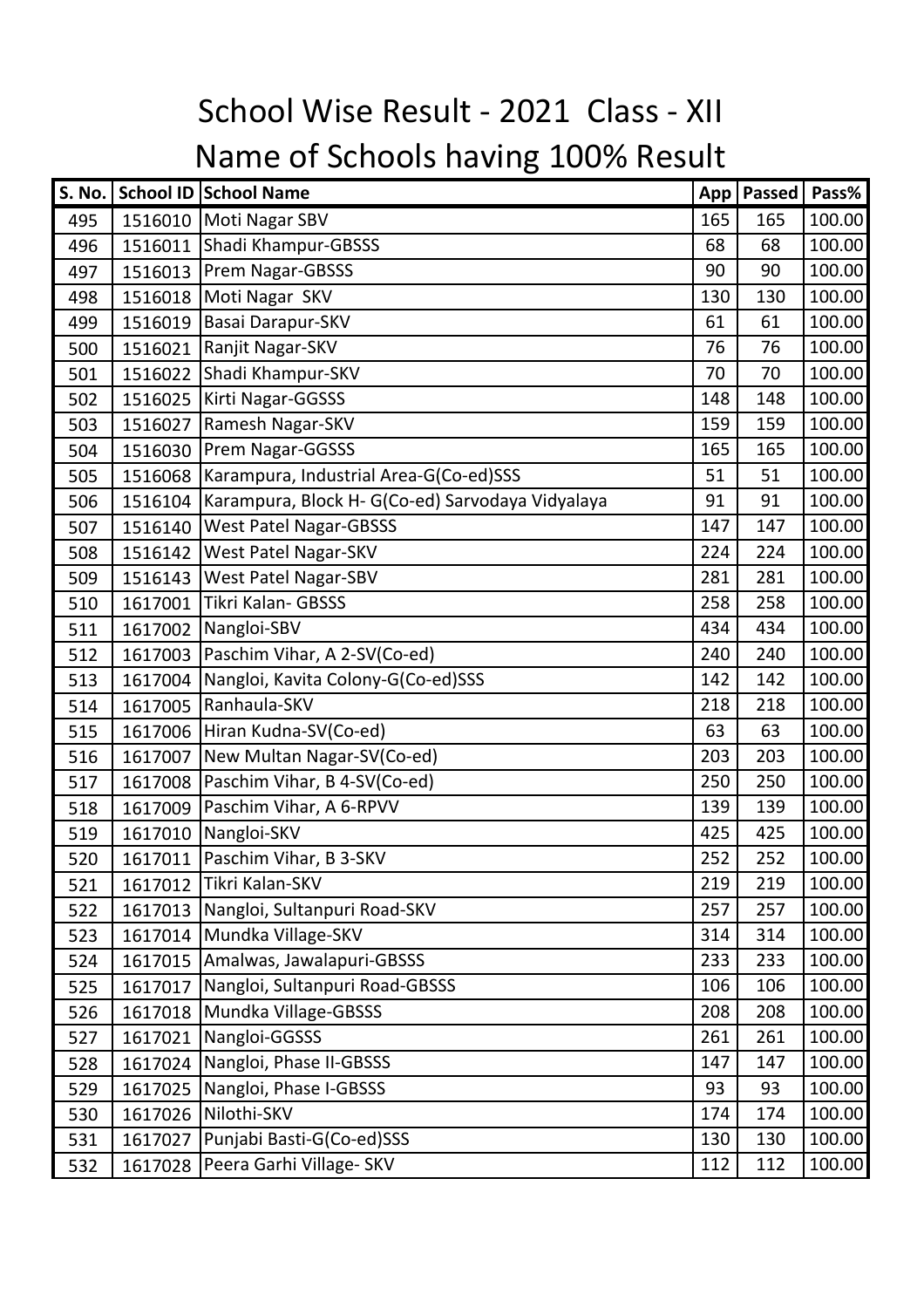| S. No. |         | School ID School Name                                   | App | <b>Passed</b> | Pass%  |
|--------|---------|---------------------------------------------------------|-----|---------------|--------|
| 533    | 1617029 | Bakkarwala-G(Co-ed)SSS                                  | 273 | 273           | 100.00 |
| 534    | 1617030 | Baprola-GGSSS- 1617030                                  | 378 | 378           | 100.00 |
| 535    | 1617032 | Paschim Vihar, A 6-G(Co-ed)SSS                          | 241 | 241           | 100.00 |
| 536    | 1617033 | Ambika Vihar-GGSSS                                      | 177 | 177           | 100.00 |
| 537    | 1617035 | Nangloi, J.J. Colony-GGSSS                              | 439 | 439           | 100.00 |
| 538    | 1617036 | Amalwas, Jawalapuri-SKV                                 | 349 | 349           | 100.00 |
| 539    | 1617037 | Nangloi, J.J. Colony-GBSSS                              | 303 | 303           | 100.00 |
| 540    | 1617137 | Paschim Vihar, B 3-G(Co-ed)SSS                          | 158 | 158           | 100.00 |
| 541    | 1617214 | Kunwar Singh Nagar, Ranhaula- G(Co-ed)SSS               | 224 | 224           | 100.00 |
| 542    | 1617219 | Nilothi-SBV                                             | 102 | 102           | 100.00 |
| 543    | 1617222 | Govt. Sarvodaya Kanya Vidyalaya, Shiv Ram Park, Nangloi | 263 | 263           | 100.00 |
| 544    | 1617223 | Govt. Sarvodaya Bal Vidyalaya, Nihal Vihar, Nangloi     | 174 | 174           | 100.00 |
| 545    | 1617227 | Ranhaula-SBV                                            | 178 | 178           | 100.00 |
| 546    | 1617254 | Peera Garhi Village- SBV                                | 277 | 277           | 100.00 |
| 547    | 1617258 | Baprola-GBSSS                                           | 398 | 398           | 100.00 |
| 548    | 1618001 | Matiala-SBV                                             | 224 | 224           | 100.00 |
| 549    | 1618002 | Vikas Puri, Block A-SBV                                 | 330 | 330           | 100.00 |
| 550    | 1618003 | Janakpuri, Possangipur B1-SV(Co-ed)                     | 326 | 326           | 100.00 |
| 551    | 1618004 | Uttam Nagar, No.2-GBSSS                                 | 100 | 100           | 100.00 |
| 552    | 1618005 | Janakpuri, Block C, No.2-SBV                            | 176 | 176           | 100.00 |
| 553    | 1618006 | Janakpuri, Block C, No.1-GBSSS                          | 145 | 145           | 100.00 |
| 554    | 1618008 | <b>Uttam Nagar-SBV</b>                                  | 154 | 154           | 100.00 |
| 555    | 1618009 | Kakrola-SV                                              | 176 | 176           | 100.00 |
| 556    | 1618010 | Vikas Puri, Block G-GBSSS                               | 136 | 136           | 100.00 |
| 557    | 1618015 | Vikas Puri, KG-I/II-GBSSS                               | 60  | 60            | 100.00 |
| 558    | 1618016 | Vikas Puri, Block-F-G(Co-ed)SSS                         | 133 | 133           | 100.00 |
| 559    | 1618017 | Janakpuri - SKV No.1, C-Block                           | 212 | 212           | 100.00 |
| 560    | 1618018 | Janakpuri, Block A-SKV                                  | 260 | 260           | 100.00 |
| 561    | 1618019 | Vikas Puri, Block G-SKV                                 | 124 | 124           | 100.00 |
| 562    | 1618020 | Kakrola-GGSSS                                           | 510 | 510           | 100.00 |
| 563    | 1618021 | Uttam Nagar, No.2-GGSSS                                 | 127 | 127           | 100.00 |
| 564    | 1618022 | Janakpuri C-Block, SKV No.2                             | 167 | 167           | 100.00 |
| 565    | 1618057 | <b>Uttam Nagar-SKV</b>                                  | 170 | 170           | 100.00 |
| 566    | 1618059 | <b>Bindapur-GBSSS</b>                                   | 260 | 260           | 100.00 |
| 567    | 1618060 | Bindapur-GGSSS                                          | 355 | 355           | 100.00 |
| 568    | 1618061 | <b>HASTSAL-SKV</b>                                      | 550 | 550           | 100.00 |
| 569    | 1618062 | Vikas Puri, Block A-SKV                                 | 377 | 377           | 100.00 |
| 570    | 1618063 | Mohan Garden-SKV                                        | 514 | 514           | 100.00 |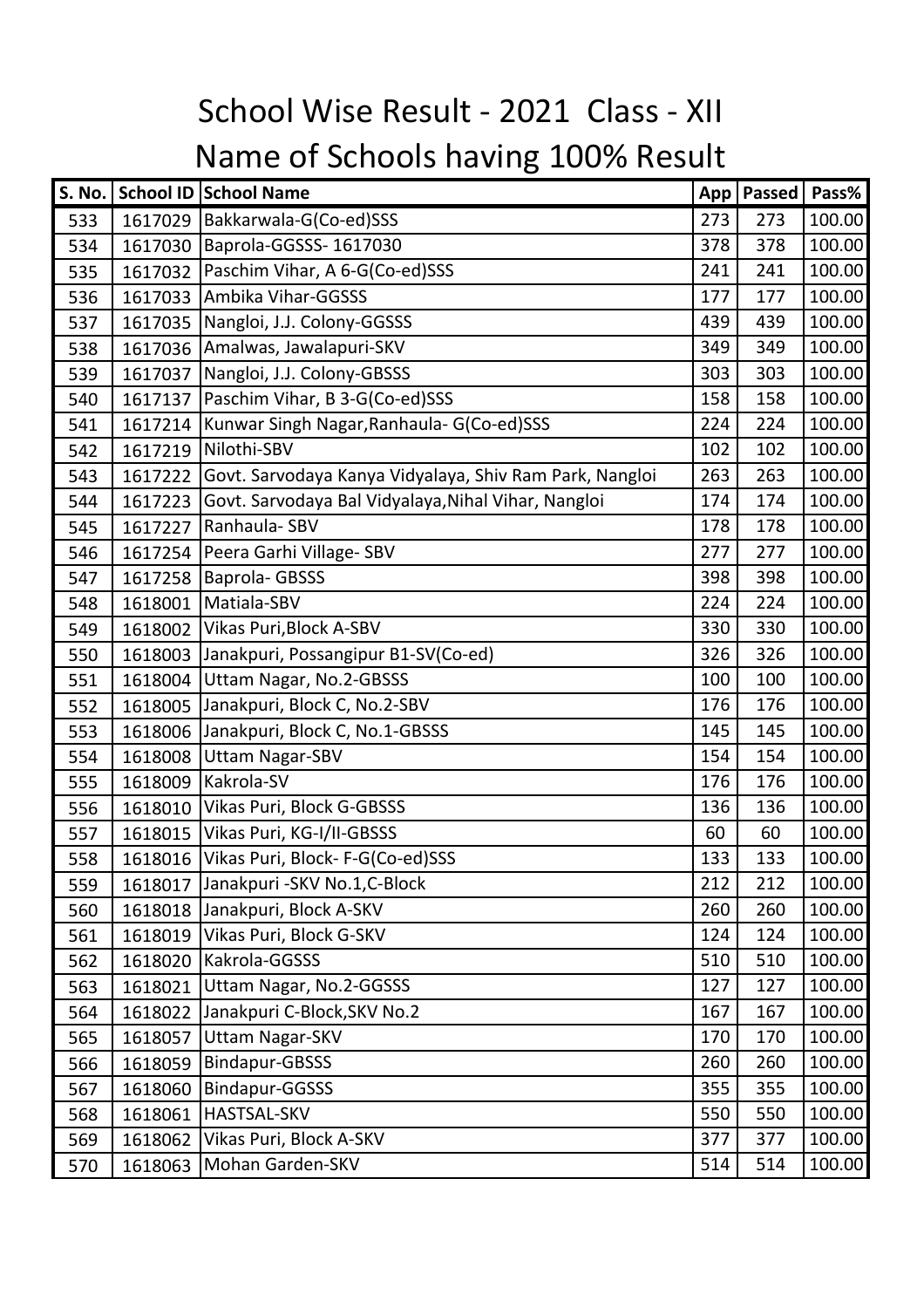| <b>S. No.</b> |         | School ID School Name                               | App | <b>Passed</b> | Pass%  |
|---------------|---------|-----------------------------------------------------|-----|---------------|--------|
| 571           |         | 1618064 Janakpuri, Block A, No.2-GGSSS              | 206 | 206           | 100.00 |
| 572           |         | 1618065 Janakpuri, Block A-GBSSS                    | 119 | 119           | 100.00 |
| 573           | 1618070 | Matiala-SKV                                         | 304 | 304           | 100.00 |
| 574           |         | 1618072 Mohan Garden-GBSSS No.1                     | 321 | 321           | 100.00 |
| 575           | 1618191 | Bindapur-G(co-ed)SSS                                | 292 | 292           | 100.00 |
| 576           | 1618193 | <b>Shiv Vihar- GGSSS</b>                            | 238 | 238           | 100.00 |
| 577           |         | 1618264   Mohan Garden-GGSSS                        | 288 | 288           | 100.00 |
| 578           | 1618267 | <b>Shiv Vihar-GBSSS</b>                             | 97  | 97            | 100.00 |
| 579           | 1618277 | Mohan Garden-GBSSS No.2                             | 198 | 198           | 100.00 |
| 580           | 1618278 | <b>HASTSAL-GGSSS</b>                                | 336 | 336           | 100.00 |
| 581           | 1618281 | Hastsal, Janta Flats-SBV                            | 204 | 204           | 100.00 |
| 582           |         | 1618314   Bindapur, No.2- GBSSS                     | 114 | 114           | 100.00 |
| 583           | 1719001 | R.K. Puram, Sector 12-SV (Jose Marti)               | 156 | 156           | 100.00 |
| 584           | 1719002 | Sarojini Nagar, No.1-SBV (Ganesh Shankar Vidyarthi) | 131 | 131           | 100.00 |
| 585           | 1719005 | Sarojini Nagar, No.3-GBSSS                          | 91  | 91            | 100.00 |
| 586           | 1719006 | Sarojini Nagar, No.4-GBSSS                          | 150 | 150           | 100.00 |
| 587           | 1719010 | Moti Bagh I-GBSSS                                   | 75  | 75            | 100.00 |
| 588           | 1719013 | R.K. Puram, Sector 2-Sarvodaya Co-ed Vidyalaya      | 59  | 59            | 100.00 |
| 589           | 1719027 | Sarojini Nagar, No.3-GGSSS                          | 73  | 73            | 100.00 |
| 590           | 1719029 | Sarojini Nagar, No.1-SKV                            | 88  | 88            | 100.00 |
| 591           |         | 1719030   R.K. Puram, Sector 4- GGSSS               | 49  | 49            | 100.00 |
| 592           | 1719069 | R.K. Puram, Sector 2, No.1-SV                       | 107 | 107           | 100.00 |
| 593           |         | 1719070   R.K.Puram, Sector-6, Govt. S. (Co-ed) SSS | 157 | 157           | 100.00 |
| 594           |         | 1719073 Moti Bagh I-SKV                             | 84  | 84            | 100.00 |
| 595           | 1719101 | Laxmi Bai Nagar(Co-Ed)-SSS                          | 126 | 126           | 100.00 |
| 596           |         | 1719102   Netaji Nagar (Co-Ed)-SV                   | 47  | 47            | 100.00 |
| 597           |         | 1719103 R. K. Puram, Sec-3-GBSSS                    | 83  | 83            | 100.00 |
| 598           |         | 1719104   R. K. Puram, Sec-5(Co-Ed)-GSSS            | 139 | 139           | 100.00 |
| 599           | 1719105 | Moti Bagh-II, Nanakpura-(Co-Ed)SV                   | 97  | 97            | 100.00 |
| 600           | 1719106 | Safdarjung Enclave-Sarvodaya(Co-Ed)SSS              | 40  | 40            | 100.00 |
| 601           | 1719125 | Munirka, Sarvodaya(Co-ed) SSS                       | 104 | 104           | 100.00 |
| 602           | 1719130 | R.K. Puram, Sector-13 G(Co-ed)SV                    | 74  | 74            | 100.00 |
| 603           | 1720001 | Delhi Cantt.-SBV                                    | 92  | 92            | 100.00 |
| 604           | 1720002 | Naraina, Ist Shift-SBV                              | 215 | 215           | 100.00 |
| 605           | 1720003 | Mehram Nagar-S(Co-ed)V                              | 48  | 48            | 100.00 |
| 606           | 1720005 | Pusa, IARI, 2nd Shift- GBSSS                        | 106 | 106           | 100.00 |
| 607           | 1720008 | Janak Puri, Block D, No.2-GBSSS-1720008             | 50  | 50            | 100.00 |
| 608           | 1720010 | Naraina, 2nd Shift-GBSSS                            | 52  | 52            | 100.00 |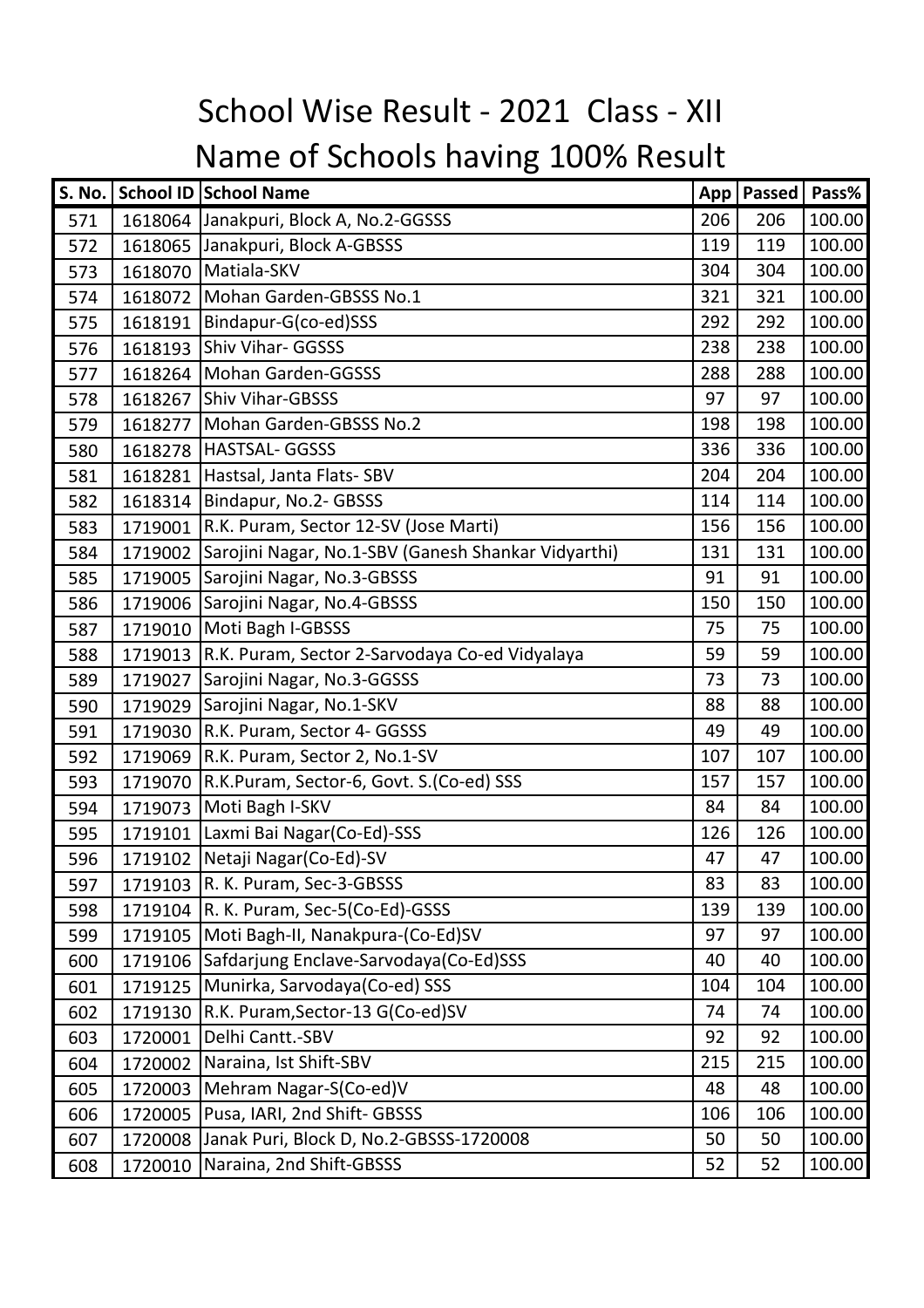| S. No. |         | School ID School Name                                   |     | App   Passed | Pass%  |
|--------|---------|---------------------------------------------------------|-----|--------------|--------|
| 609    |         | 1720014 Janak Puri, Block D, No.1-SKV                   | 178 | 178          | 100.00 |
| 610    |         | 1720015   Inderpuri, Budh Nagar, F- Block-SKV           | 78  | 78           | 100.00 |
| 611    | 1720017 | Pusa, IARI-SKV                                          | 129 | 129          | 100.00 |
| 612    | 1720018 | Delhi Cantt.-SKV                                        | 80  | 80           | 100.00 |
| 613    | 1720021 | Janak Puri, Block D, No.2-GGSSS                         | 89  | 89           | 100.00 |
| 614    | 1720022 | Naraina-SKV                                             | 274 | 274          | 100.00 |
| 615    | 1720023 | GBSSS, F Block, Budh Nagar, InderPuri                   | 42  | 42           | 100.00 |
| 616    |         | 1720024 Vasant Vihar, SV                                | 171 | 171          | 100.00 |
| 617    | 1720026 | <b>VASANT KUNJ- GGSSS</b>                               | 105 | 105          | 100.00 |
| 618    | 1720027 | Janak Puri, Block D-SBV                                 | 170 | 170          | 100.00 |
| 619    | 1720028 | Rajokari-GBSSS                                          | 170 | 170          | 100.00 |
| 620    | 1720029 | Mahipal Pur-GBSSS                                       | 262 | 262          | 100.00 |
| 621    |         | 1720030 Rajokari-SKV                                    | 172 | 172          | 100.00 |
| 622    | 1720031 | Vasant Kunj, B1-RPVV                                    | 103 | 103          | 100.00 |
| 623    | 1720032 | Mahipal Pur- Amar Shaheed Major Sehrawat SKV            | 344 | 344          | 100.00 |
| 624    | 1720033 | Ghitorni-SKV                                            | 128 | 128          | 100.00 |
| 625    | 1720034 | Ghitorni-GBSSS                                          | 84  | 84           | 100.00 |
| 626    | 1720121 | Inder Puri, Shahid Captain Amit Verma Govt. (Co-ed) SV  | 118 | 118          | 100.00 |
| 627    | 1720173 | <b>VASANT KUNJ- GBSSS</b>                               | 115 | 115          | 100.00 |
| 628    | 1720181 | Vasant Kunj, D-Block- Sarvodaya (Co-ed) Sr. Sec. School | 68  | 68           | 100.00 |
| 629    | 1821001 | Palam Enclave, No.2-SBV                                 | 185 | 185          | 100.00 |
| 630    | 1821003 | Palam Village, Raj Nagar Extn., Part 2-GBSSS            | 113 | 113          | 100.00 |
| 631    |         | 1821004   Palam Village, No.1- SBV                      | 146 | 146          | 100.00 |
| 632    | 1821005 | Samalka, No.1- GBSSS                                    | 244 | 244          | 100.00 |
| 633    | 1821006 | Sagarpur, No.1-GBSSS                                    | 312 | 312          | 100.00 |
| 634    | 1821010 | Palam Enclave, No.3-GBSSS                               | 127 | 127          | 100.00 |
| 635    |         | 1821014   Palam Village, Raj Nagar, Part 1-GBSSS        | 135 | 135          | 100.00 |
| 636    |         | 1821015   Palam Village, No.2-SKV                       | 135 | 135          | 100.00 |
| 637    |         | 1821016   Sagarpur, No.1-SKV                            | 345 | 345          | 100.00 |
| 638    | 1821017 | Sagarpur, No.2-SKV                                      | 267 | 267          | 100.00 |
| 639    |         | 1821018   Palam Enclave, No.1-SKV                       | 206 | 206          | 100.00 |
| 640    | 1821020 | Raj Nagar-II SKV                                        | 240 | 240          | 100.00 |
| 641    | 1821022 | Samalka-SKV                                             | 297 | 297          | 100.00 |
| 642    | 1821024 | Palam Enclave, No.3-GGSSS                               | 163 | 163          | 100.00 |
| 643    | 1821025 | Vijay Enclave-SKV                                       | 242 | 242          | 100.00 |
| 644    | 1821026 | Chhawla-SKV                                             | 194 | 194          | 100.00 |
| 645    | 1821027 | Raj Nagar-I SKV                                         | 154 | 154          | 100.00 |
| 646    | 1821028 | Vijay Enclave-SBV                                       | 140 | 140          | 100.00 |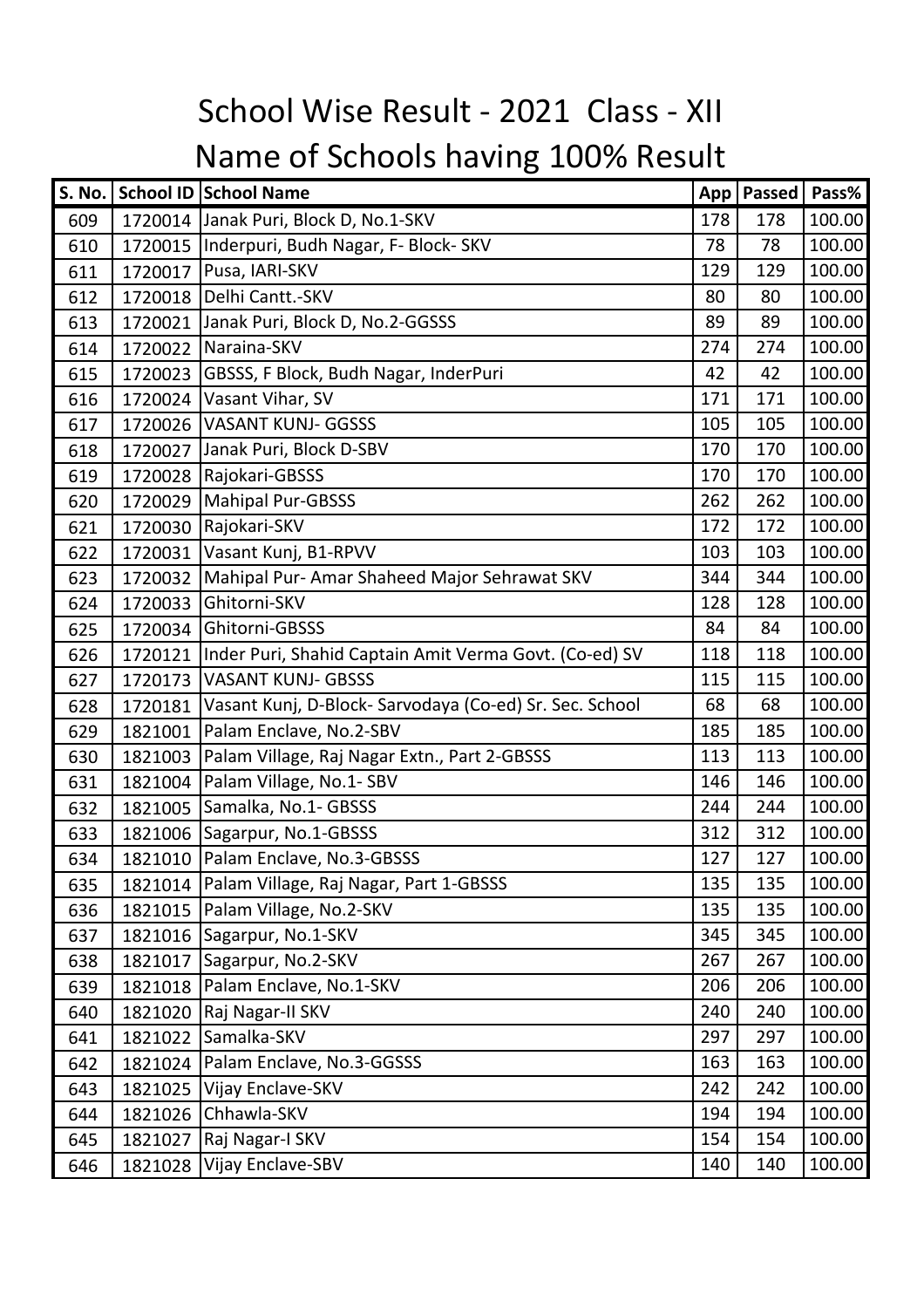| <b>S. No.</b> |         | School ID School Name                                | App | <b>Passed</b> | Pass%  |
|---------------|---------|------------------------------------------------------|-----|---------------|--------|
| 647           |         | 1821029   Dwarka, Sector II-G(Co-ed)SSS              | 333 | 333           | 100.00 |
| 648           |         | 1821030   Dwarka Sector-I Pkt-7-SKV                  | 222 | 222           | 100.00 |
| 649           | 1821031 | Dwarka, Sector-VI, G(Co-ed)SSS                       | 259 | 259           | 100.00 |
| 650           |         | 1821032   Bijwasan (Bharthal) SBV                    | 222 | 222           | 100.00 |
| 651           |         | 1821033 Shahabad Mohammadpur- SKV                    | 52  | 52            | 100.00 |
| 652           |         | 1821034   Kangan Heri-G(Co-ed) SSS                   | 38  | 38            | 100.00 |
| 653           | 1821035 | Bijwasan, Bharthal Road, GGSSS                       | 246 | 246           | 100.00 |
| 654           |         | 1821036 Chhawla-GBSSS                                | 40  | 40            | 100.00 |
| 655           | 1821037 | Pochanpur-G(Co-ed)SSS                                | 166 | 166           | 100.00 |
| 656           |         | 1821039   Bamnoli, Dhulsiras -G(Co-ed) Sr.Sec.School | 58  | 58            | 100.00 |
| 657           | 1821041 | Shahabad Mohammadpur-SBV                             | 46  | 46            | 100.00 |
| 658           |         | 1821137   Dwarka Sector-10, RPVV                     | 139 | 139           | 100.00 |
| 659           |         | 1821203   Dwarka, Sector III (Ist Site)-GGSSS        | 192 | 192           | 100.00 |
| 660           | 1821204 | Dwarka Sector-22, G(Co-ed)SSS                        | 119 | 119           | 100.00 |
| 661           | 1821206 | Dwarka Sector-6, Govt. (Co-ed) SSS (Site-I)          | 332 | 332           | 100.00 |
| 662           |         | 1821234   Dwarka Sector-I Pkt-7 SBV                  | 218 | 218           | 100.00 |
| 663           | 1821237 | Dwarka, Sector III(II Site)-GBSSS                    | 136 | 136           | 100.00 |
| 664           |         | 1821244 Samalka, No.2- GBSSS                         | 184 | 184           | 100.00 |
| 665           | 1821279 | DWARKA SEC-17 GOVT CO-ED SARVODAYA VIDYALAYA         | 183 | 183           | 100.00 |
| 666           | 1821280 | Samalka- GGSSS                                       | 217 | 217           | 100.00 |
| 667           | 1821281 | Dwarka, Sector-13- Govt. Co-ed Sarvodaya Vidyalaya   | 128 | 128           | 100.00 |
| 668           | 1821282 | Dwarka School of Excellence, Sector-22               | 157 | 157           | 100.00 |
| 669           | 1821285 | Dwarka, Sec-19-RPVV                                  | 135 | 135           | 100.00 |
| 670           |         | 1821286   Dwarka, Sec-5- RPVV                        | 139 | 139           | 100.00 |
| 671           | 1822002 | Najafgarh-S(Co-ed)V                                  | 93  | 93            | 100.00 |
| 672           |         | 1822003 Surhera-SV                                   | 193 | 193           | 100.00 |
| 673           |         | 1822004   Mundela Kalan-Govt. (Co-ed)SSS             | 22  | 22            | 100.00 |
| 674           | 1822005 | Pandwala Kalan-SV                                    | 29  | 29            | 100.00 |
| 675           | 1822006 | Daulat Pur-SV                                        | 32  | 32            | 100.00 |
| 676           | 1822007 | Shikar Pur-SV                                        | 26  | 26            | 100.00 |
| 677           | 1822009 | Najafgarh, No.2-GBSSS                                | 139 | 139           | 100.00 |
| 678           | 1822010 | Ghumanhera-GBSSS                                     | 13  | 13            | 100.00 |
| 679           | 1822012 | Kair-GBSSS                                           | 20  | 20            | 100.00 |
| 680           | 1822013 | Ujwa-GBSSS                                           | 13  | 13            | 100.00 |
| 681           | 1822014 | Dhansa-GBSSS                                         | 32  | 32            | 100.00 |
| 682           | 1822015 | Dichaon Kalan-GBSSS                                  | 48  | 48            | 100.00 |
| 683           | 1822024 | Rawta-G(Co-ed)SSS                                    | 17  | 17            | 100.00 |
| 684           | 1822025 | Jhatikara-G(Co-ed)SSS                                | 23  | 23            | 100.00 |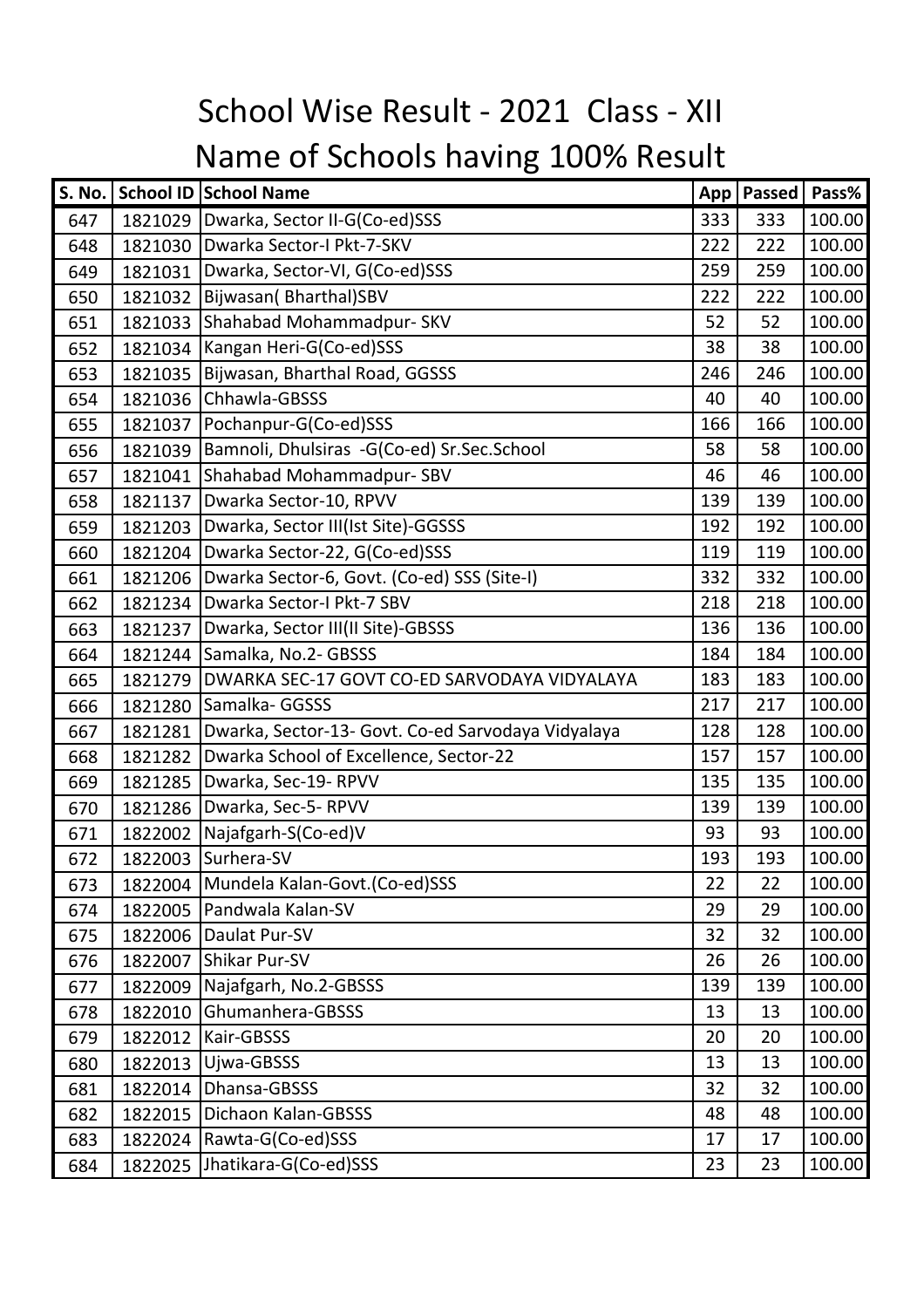| S. No. |         | School ID School Name                                  | App | <b>Passed</b> | Pass%  |
|--------|---------|--------------------------------------------------------|-----|---------------|--------|
| 685    | 1822027 | Paprawat-GGSSS                                         | 46  | 46            | 100.00 |
| 686    | 1822028 | Goela Khurd-GGSSS                                      | 186 | 186           | 100.00 |
| 687    | 1822031 | Khera Dabar-G(Co-ed)SSS                                | 26  | 26            | 100.00 |
| 688    | 1822033 | Kazipur-G(Co-ed)SSS                                    | 27  | 27            | 100.00 |
| 689    | 1822037 | Hasanpur Village- G(Co-ed)SSS                          | 22  | 22            | 100.00 |
| 690    | 1822039 | Dhansa-SKV                                             | 34  | 34            | 100.00 |
| 691    | 1822040 | Kair-SKV                                               | 24  | 24            | 100.00 |
| 692    | 1822044 | Najafgarh, No.1-GGSSS                                  | 298 | 298           | 100.00 |
| 693    | 1822047 | Najafgarh, No.2-GGSSS                                  | 289 | 289           | 100.00 |
| 694    | 1822048 | Ujwa-GGSSS                                             | 24  | 24            | 100.00 |
| 695    | 1822050 | Dichaon Kalan-GGSSS                                    | 40  | 40            | 100.00 |
| 696    | 1822051 | Ghumanhera-SV                                          | 45  | 45            | 100.00 |
| 697    | 1822055 | Jaffarpur Kalan-S(Co-ed)V                              | 141 | 141           | 100.00 |
| 698    | 1822056 | Khaira-GGSSS                                           | 81  | 81            | 100.00 |
| 699    | 1822057 | Najafgarh, No.3-GBSSS                                  | 260 | 260           | 100.00 |
| 700    | 1822058 | Pandawala Khurd-GGSSS                                  | 23  | 23            | 100.00 |
| 701    | 1822059 | Malikpur-G(Co-ed)SSS                                   | 79  | 79            | 100.00 |
| 702    | 1822060 | Najafgarh, No.3-GGSSS                                  | 311 | 311           | 100.00 |
| 703    | 1822061 | Najafgarh, Dharampura-SKV                              | 151 | 151           | 100.00 |
| 704    | 1822063 | Najafgarh, No.1-GBSSS                                  | 137 | 137           | 100.00 |
| 705    | 1822064 | Khaira-GBSSS                                           | 46  | 46            | 100.00 |
| 706    | 1822065 | Najafgarh, Jharoda Kalan-GBSSS                         | 148 | 148           | 100.00 |
| 707    | 1822066 | Najafgarh, Jharoda Kalan-GGSSS                         | 109 | 109           | 100.00 |
| 708    | 1822176 | Deendar Pur-Sarvodaya Kanya Vidalaya                   | 130 | 130           | 100.00 |
| 709    | 1822177 | Najafgarh Stadium-GGSSS                                | 161 | 161           | 100.00 |
| 710    | 1822178 | Mitraon-G(Co-ed)SSS                                    | 57  | 57            | 100.00 |
| 711    | 1822247 | Deendar Pur - SBV                                      | 98  | 98            | 100.00 |
| 712    | 1822249 | Najafgarh-GBSSS(Stadium)                               | 209 | 209           | 100.00 |
| 713    | 1822257 | Goela Khurd-GBSSS                                      | 137 | 137           | 100.00 |
| 714    | 1822258 | Najafgarh, Dharampura-GBSSS                            | 171 | 171           | 100.00 |
| 715    | 1822262 | Dichaon Kalan- G Coed SV                               | 185 | 185           | 100.00 |
| 716    | 1822263 | Paprawat-GBSSS                                         | 128 | 128           | 100.00 |
| 717    | 1923003 | Jonapur- Baba Neem Karoli, SKV                         | 83  | 83            | 100.00 |
| 718    | 1923004 | Mehrauli Qutab, Sarvodaya Bal Sr. Sec. Vidyalaya       | 49  | 49            | 100.00 |
| 719    | 1923005 | Dr. Ambedkar Nagar, Sector IV, No.1- SBV (Yogi Arvind) | 233 | 233           | 100.00 |
| 720    | 1923008 | Dr. Ambedkar Nagar, Sector IV, No.1-GBSSS              | 222 | 222           | 100.00 |
| 721    | 1923009 | Dr. Ambedkar Nagar, Sector IV, No.2-GBSSS              | 45  | 45            | 100.00 |
| 722    | 1923010 | Malviya Nagar-GBSSS                                    | 113 | 113           | 100.00 |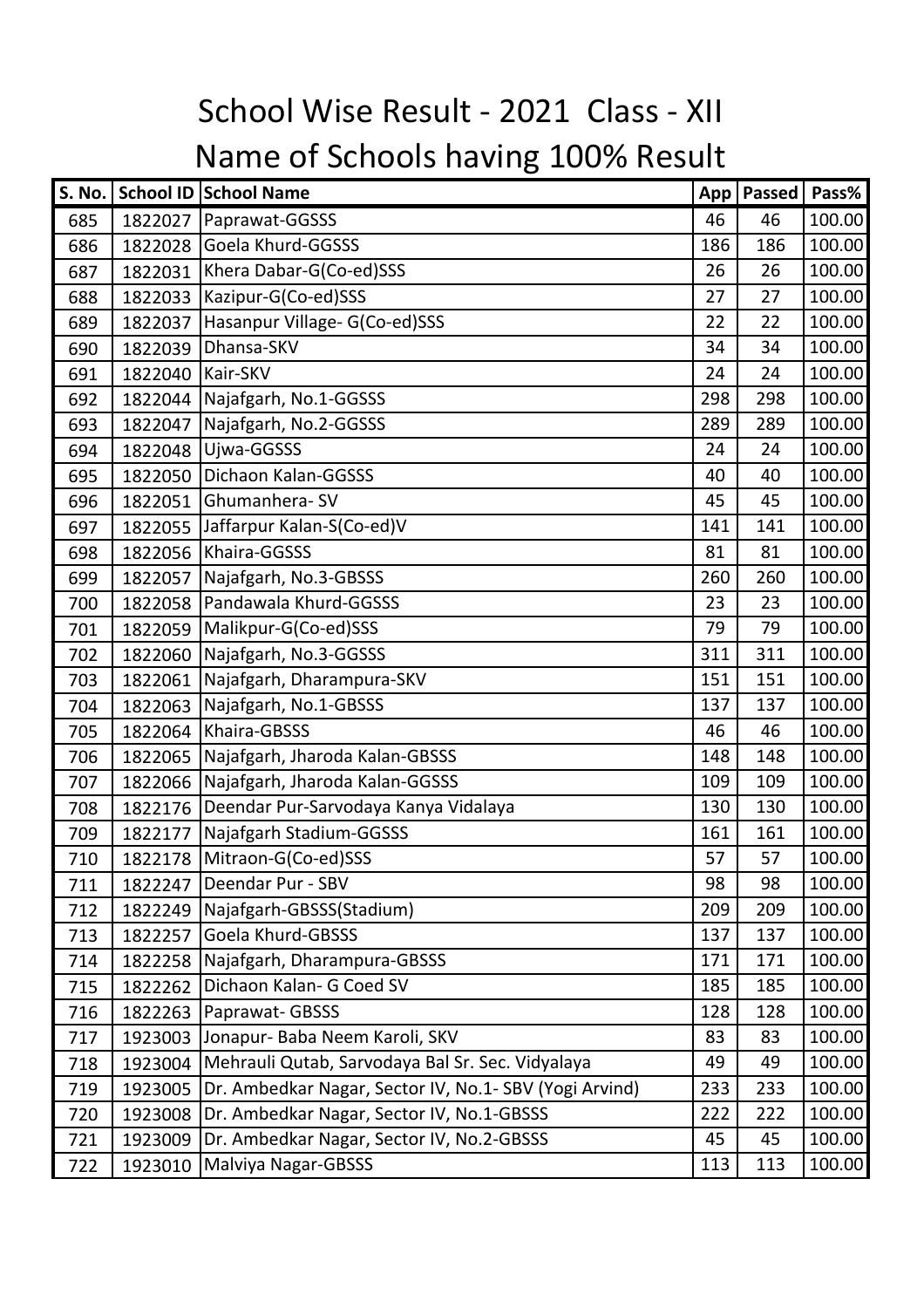| S. No. |         | School ID School Name                                | App | Passed | Pass%  |
|--------|---------|------------------------------------------------------|-----|--------|--------|
| 723    | 1923011 | Dr. Ambedkar Nagar, Sector V-GBSSS (SAP)             | 178 | 178    | 100.00 |
| 724    | 1923012 | <b>Chirag Delhi-GBSSS</b>                            | 75  | 75     | 100.00 |
| 725    | 1923013 | Begumpur-GBSSS                                       | 88  | 88     | 100.00 |
| 726    |         | 1923014   Fatehpur Beri-SBV                          | 158 | 158    | 100.00 |
| 727    | 1923015 | Mehrauli, No.2-GBSSS                                 | 113 | 113    | 100.00 |
| 728    | 1923018 | Deoli-GBSSS                                          | 314 | 314    | 100.00 |
| 729    | 1923020 | Khanpur, No.1-GBSSS                                  | 205 | 205    | 100.00 |
| 730    | 1923021 | Hauz Rani-GBSSS                                      | 34  | 34     | 100.00 |
| 731    | 1923023 | Dera-GGSSS                                           | 68  | 68     | 100.00 |
| 732    | 1923026 | <b>Bhatti Mines-G(Co-ed)SSS</b>                      | 167 | 167    | 100.00 |
| 733    | 1923027 | <b>Sangam Vihar-GBSSS</b>                            | 374 | 374    | 100.00 |
| 734    | 1923036 | Ishani Govt. Sarvodaya Kanya Vidyalaya G-BLOCK SAKET | 253 | 253    | 100.00 |
| 735    | 1923037 | Chirag Delhi-SKV                                     | 151 | 151    | 100.00 |
| 736    | 1923038 | Mehrauli Ramanujan-SKV                               | 186 | 186    | 100.00 |
| 737    | 1923041 | Hauz Rani-Sr.Sec.SKV (Raja RamMohan Roy)             | 105 | 105    | 100.00 |
| 738    | 1923042 | Deoli-SKV (Bachhan Prasad)                           | 431 | 431    | 100.00 |
| 739    | 1923044 | Dr. Ambedkar Nagar, Sector IV, No.1-GGSSS            | 176 | 176    | 100.00 |
| 740    | 1923045 | Dr. Ambedkar Nagar, Sector IV, No.2-GGSSS            | 260 | 260    | 100.00 |
| 741    | 1923046 | Malviya Nagar-SKV                                    | 192 | 192    | 100.00 |
| 742    | 1923047 | Dr. Ambedkar Nagar, Sector V-GGSSS                   | 235 | 235    | 100.00 |
| 743    | 1923048 | Chattarpur-GGSSS                                     | 412 | 412    | 100.00 |
| 744    | 1923050 | Dr. Ambedkar Nagar, Sector V, No.2-GGSSS             | 123 | 123    | 100.00 |
| 745    | 1923052 | Sangam Vihar-GGSSS                                   | 734 | 734    | 100.00 |
| 746    | 1923055 | Pushp Vihar, M.B.Road-GGSSS                          | 304 | 304    | 100.00 |
| 747    | 1923056 | Saket, Block J-SBV (Vir Chander Singh Garhwali)      | 437 | 437    | 100.00 |
| 748    | 1923057 | Begumpur, MMTC/STC Colony-SKV                        | 79  | 79     | 100.00 |
| 749    |         | 1923058   Pushp Vihar, M.B. Road-GBSSS               | 145 | 145    | 100.00 |
| 750    | 1923059 | <b>Fatehpur Beri-SKV (Priya Darshani)</b>            | 368 | 368    | 100.00 |
| 751    | 1923060 | Dr. Ambedkar Nagar, Sector IV, No.3-GGSSS            | 178 | 178    | 100.00 |
| 752    | 1923061 | Sultanpur-SKV                                        | 134 | 134    | 100.00 |
| 753    | 1923063 | <b>AYA NAGAR-SKV</b>                                 | 302 | 302    | 100.00 |
| 754    | 1923064 | Mandi Village - SKV                                  | 59  | 59     | 100.00 |
| 755    | 1923065 | Dr. Ambedkar Nagar, Sector IV, No.3-GBSSS            | 67  | 67     | 100.00 |
| 756    | 1923066 | Dr. Ambedkar Nagar, Sector V, No.3-GBSSS             | 63  | 63     | 100.00 |
| 757    | 1923068 | Saket, Block G-GBSSS                                 | 174 | 174    | 100.00 |
| 758    | 1923071 | Pushp Vihar, M.B.Road-SKV                            | 184 | 184    | 100.00 |
| 759    | 1923079 | Mehrauli, No.2- SKV                                  | 120 | 120    | 100.00 |
| 760    | 1923080 | Dr. Ambedkar Nagar, Tigri- GGSSS                     | 147 | 147    | 100.00 |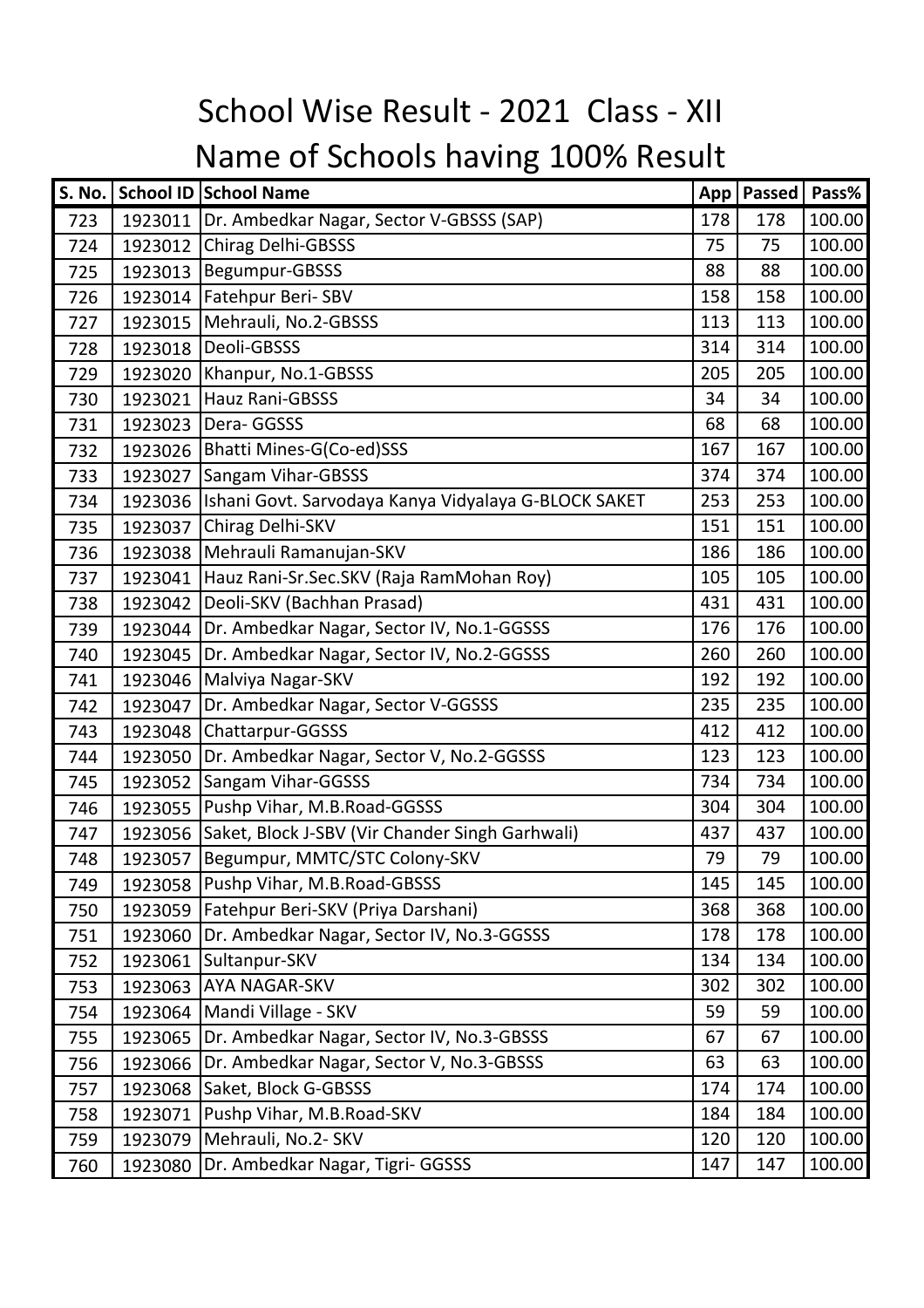| S. No. |         | School ID School Name                                 | App | <b>Passed</b> | Pass%  |
|--------|---------|-------------------------------------------------------|-----|---------------|--------|
| 761    | 1923081 | Chattarpur, Acharya Tulsi SBV                         | 387 | 387           | 100.00 |
| 762    | 1923351 | Dr. Ambedkar Nagar, Sector-V(Dashinpuri Extension)-SV | 222 | 222           | 100.00 |
| 763    | 1923354 | <b>GBSSS, AYA NAGAR</b>                               | 173 | 173           | 100.00 |
| 764    | 1923355 | Sultanpur-GBSSS                                       | 78  | 78            | 100.00 |
| 765    | 1923358 | Mandi Village- GBSSS                                  | 47  | 47            | 100.00 |
| 766    | 1923359 | Jonapur - SBV                                         | 85  | 85            | 100.00 |
| 767    | 1923360 | Dera-GBSSS                                            | 32  | 32            | 100.00 |
| 768    | 1923393 | Dr. Ambedkar Nagar, Sector IV, No.2- SBV              | 16  | 16            | 100.00 |
| 769    | 1924001 | Sriniwaspuri-SBV (Govind Ballabh Pant)                | 127 | 127           | 100.00 |
| 770    | 1924003 | Ali Ganj-SV                                           | 82  | 82            | 100.00 |
| 771    | 1924004 | Jangpura-GBSSS                                        | 30  | 30            | 100.00 |
| 772    | 1924005 | Hari Nagar Ashram-GBSSS                               | 62  | 62            | 100.00 |
| 773    | 1924009 | Sadiq Nagar-SBV                                       | 88  | 88            | 100.00 |
| 774    | 1924014 | Defence Colony, Varun Marg-GBSSS                      | 46  | 46            | 100.00 |
| 775    | 1924023 | <b>GSR SKV C-BLOCK DEFENCE COLONY</b>                 | 75  | 75            | 100.00 |
| 776    | 1924025 | Defence Colony, Block A- SN SKV                       | 124 | 124           | 100.00 |
| 777    | 1924027 | East of Kailash, No.2-SKV                             | 110 | 110           | 100.00 |
| 778    | 1924031 | Sriniwaspuri-GGSSS                                    | 143 | 143           | 100.00 |
| 779    | 1924032 | East of Kailash, No.1-GGSSS                           | 107 | 107           | 100.00 |
| 780    |         | 1924033 Andrews Ganj-SKV                              | 126 | 126           | 100.00 |
| 781    | 1924037 | Jungpura-SKV (Kamla Nehru)                            | 67  | 67            | 100.00 |
| 782    | 1924038 | <b>INA Colony-RPVV</b>                                | 125 | 125           | 100.00 |
| 783    | 1924039 | Kidwai Nagar-Sarvodaya Vidyalaya (Rani Durgawati)     | 168 | 168           | 100.00 |
| 784    | 1924041 | Nehru Nagar-G(Co-ed)SSS                               | 116 | 116           | 100.00 |
| 785    | 1924043 | Hari Nagar Ashram-SKV                                 | 85  | 85            | 100.00 |
| 786    |         | 1925002 Noor Nagar-SBV                                | 332 | 332           | 100.00 |
| 787    | 1925003 | Chirag Enclave-SBV (Kautilya)                         | 274 | 274           | 100.00 |
| 788    | 1925005 | New Friends Colony-GBSSS (Chander Shekhar Azad)       | 123 | 123           | 100.00 |
| 789    | 1925007 | Tuglakabad Extn.-SBV (Sardar Vallabhbhai Patel)       | 198 | 198           | 100.00 |
| 790    | 1925009 | Molar Band, No.1- SBV                                 | 645 | 645           | 100.00 |
| 791    | 1925011 | Kalkaji, No.2-GBSSS                                   | 143 | 143           | 100.00 |
| 792    | 1925012 | Kalkaji, Block G-GBSSS                                | 84  | 84            | 100.00 |
| 793    | 1925014 | <b>Tuglakabad Village-GBSSS</b>                       | 108 | 108           | 100.00 |
| 794    | 1925016 | Kalkaji, DDA Flats, Phase II-GBSSS                    | 142 | 142           | 100.00 |
| 795    | 1925017 | Tuglakabad, Railway Colony-SBV                        | 285 | 285           | 100.00 |
| 796    | 1925027 | Tekhand - GGSSS                                       | 199 | 199           | 100.00 |
| 797    | 1925029 | Kalkaji, No.1-SKV (Veer Savarkar)                     | 251 | 251           | 100.00 |
| 798    | 1925031 | Tuglakabad, Railway Colony-SKV (Rani Jhansi)          | 439 | 439           | 100.00 |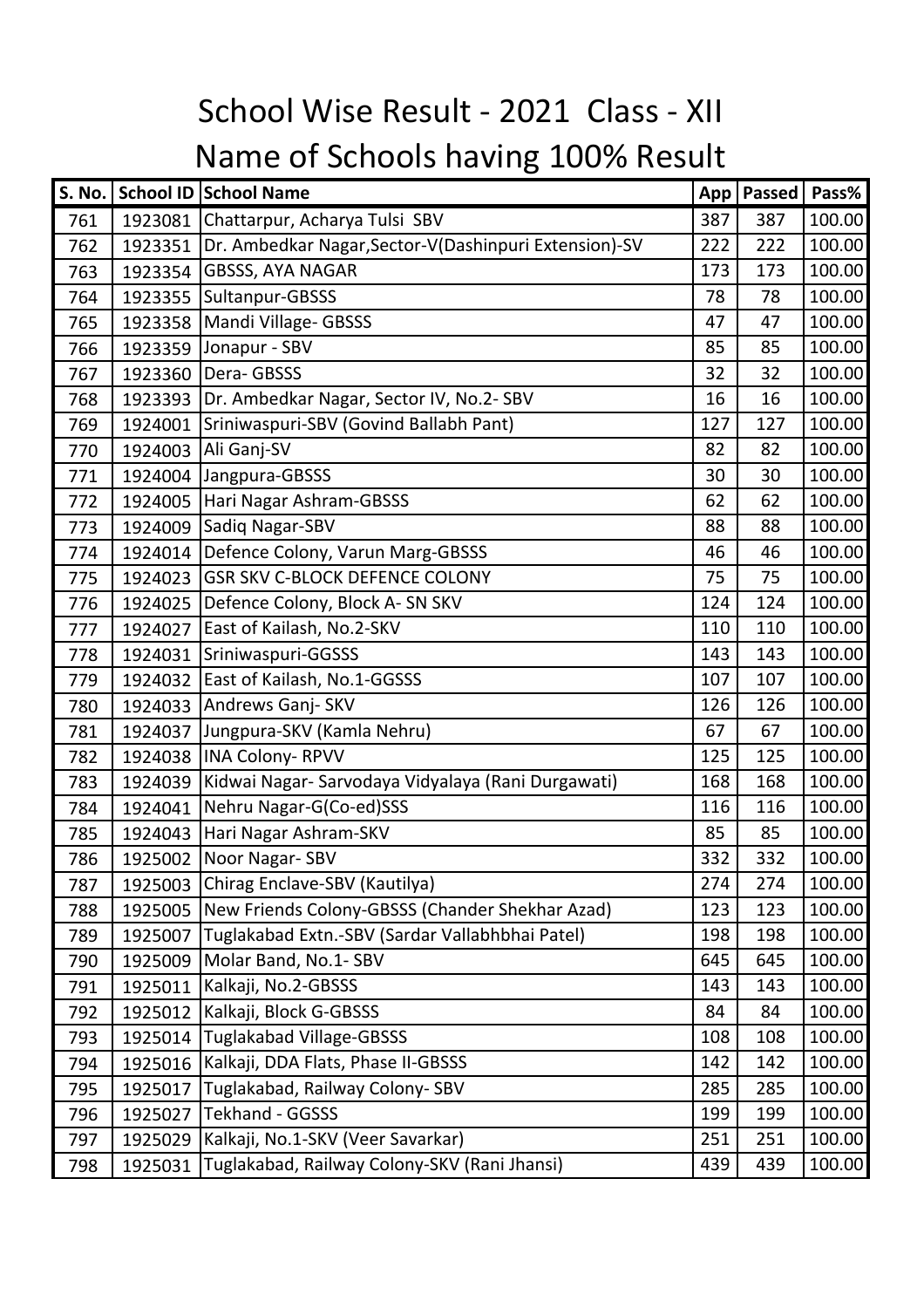| S. No. |         | School ID School Name                             | App | <b>Passed</b> | Pass%  |
|--------|---------|---------------------------------------------------|-----|---------------|--------|
| 799    | 1925032 | Green Park Extn.-SKV (Gargi)                      | 145 | 145           | 100.00 |
| 800    | 1925033 | New Friends Colony-SKV                            | 204 | 204           | 100.00 |
| 801    | 1925037 | Molar Band- SKV                                   | 763 | 763           | 100.00 |
| 802    | 1925038 | Kalkaji, No.2-SKV                                 | 123 | 123           | 100.00 |
| 803    | 1925039 | Kalkaji, No.3-GGSSS                               | 158 | 158           | 100.00 |
| 804    | 1925040 | Tuglakabad Village-SKV                            | 186 | 186           | 100.00 |
| 805    | 1925041 | Kalkaji, DDA Flats, Phase II-GGSSS                | 213 | 213           | 100.00 |
| 806    | 1925042 | Badarpur, No.1-GGSSS                              | 220 | 220           | 100.00 |
| 807    | 1925046 | Tuglakabad, Railway Colony, No.2-GGSSS            | 373 | 373           | 100.00 |
| 808    | 1925049 | Joga Bai-GGSSS                                    | 253 | 253           | 100.00 |
| 809    | 1925050 | <b>Molar Band-GBSSS</b>                           | 208 | 208           | 100.00 |
| 810    | 1925051 | Badarpur, No.2-GBSSS                              | 331 | 331           | 100.00 |
| 811    | 1925052 | Joga Bai-GBSSS                                    | 102 | 102           | 100.00 |
| 812    | 1925053 | Molar Band, No.2- GGSSS                           | 346 | 346           | 100.00 |
| 813    | 1925054 | Badarpur, No.2-GGSSS                              | 238 | 238           | 100.00 |
| 814    | 1925055 | Chitranjan Park-GBSSS                             | 121 | 121           | 100.00 |
| 815    | 1925057 | Molar Band, No.2-GBSSS                            | 311 | 311           | 100.00 |
| 816    | 1925058 | Tughlakabad, Railway Colony, No.2-GBSSS           | 103 | 103           | 100.00 |
| 817    | 1925059 | Lajpat Nagar, Ring Road-SBV (Shaheed Hemu Kalani) | 272 | 272           | 100.00 |
| 818    | 1925060 | Chitranjan Park-SKV (Shyama Prasad Mukherjee)     | 205 | 205           | 100.00 |
| 819    | 1925061 | Tughlakabad Extn., No.1-SKV (Aruna Asif Ali)      | 478 | 478           | 100.00 |
| 820    | 1925190 | Molar Band-GGSSS No. 3                            | 363 | 363           | 100.00 |
| 821    | 1925246 | Masjid Moth-Sarvodaya(Co-ed) Vidyalaya            | 53  | 53            | 100.00 |
| 822    | 1925247 | Badarpur, No.3-GBSSS                              | 127 | 127           | 100.00 |
| 823    | 1925248 | Badarpur, No.3-GGSSS                              | 233 | 233           | 100.00 |
| 824    |         | 1925333 Shahpur Jat-S(Co-Ed)V                     | 74  | 74            | 100.00 |
| 825    |         | 1925334   Lajpat Nagar-RPVV                       | 137 | 137           | 100.00 |
| 826    |         | 1925335  LAJPAT NAGAR GOVT.(CO.ED)S.S.S           | 202 | 202           | 100.00 |
| 827    | 1925339 | Madanpur Khadar Extn. J.J.Colony GBSSS            | 141 | 141           | 100.00 |
| 828    | 1925340 | Madanpur Khadar Extn. J.J.Colony GGSSS            | 170 | 170           | 100.00 |
| 829    | 1925341 | <b>HARKESH NAGAR GGSSS</b>                        | 194 | 194           | 100.00 |
| 830    | 1925342 | <b>HARKESH NAGAR GBSSS</b>                        | 191 | 191           | 100.00 |
| 831    | 1925345 | Jasola Village, GGSSS                             | 228 | 228           | 100.00 |
| 832    | 1925353 | Jasola Village, GBSSS                             | 145 | 145           | 100.00 |
| 833    | 1925356 | Tekhand - GBSSS                                   | 113 | 113           | 100.00 |
| 834    | 1925359 | Badarpur, Tajpur Pahari - GGSSS                   | 280 | 280           | 100.00 |
| 835    | 1925360 | Badarpur, Tajpur Pahari - GBSSS                   | 90  | 90            | 100.00 |
| 836    | 1925399 | Molar Band, No.3- GBSSS                           | 225 | 225           | 100.00 |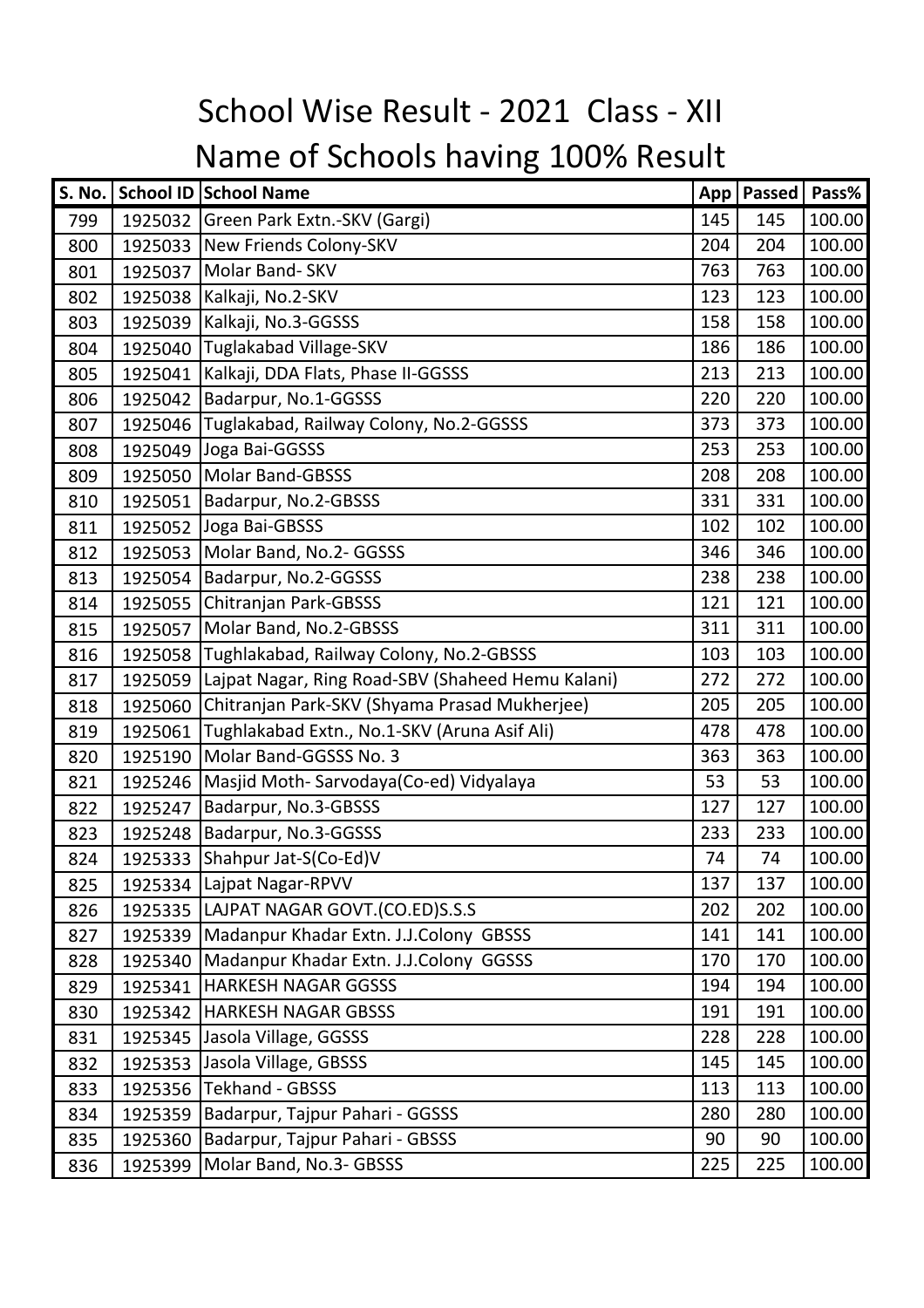| <b>S. No.</b> |         | School ID School Name                                      | App | <b>Passed</b> | Pass%  |
|---------------|---------|------------------------------------------------------------|-----|---------------|--------|
| 837           |         | 1925400 Molar Band, No.4- GGSSS                            | 518 | 518           | 100.00 |
| 838           |         | 1925401   Molar Band, No.1- GGSSS                          | 453 | 453           | 100.00 |
| 839           |         | 1925402 Molar Band, No.2- SBV                              | 286 | 286           | 100.00 |
| 840           |         | 1925403 Madanpur Khadar- GBSSS                             | 70  | 70            | 100.00 |
| 841           |         | 1925404 Madanpur Khadar- GGSSS                             | 176 | 176           | 100.00 |
| 842           | 1925430 | Kalkaji School of Excellence                               | 158 | 158           | 100.00 |
| 843           | 1925431 | Madanpur Khadar Extn., Phase-III- Govt. Co-ed SV           | 191 | 191           | 100.00 |
| 844           | 1925432 | Madanpur Khadar School of Excellence, J.J Colony, Phase-II | 155 | 155           | 100.00 |
| 845           | 2026002 | Kitchner Road-SV                                           | 89  | 89            | 100.00 |
| 846           |         | 2026003   Pandara Road-GBSSS                               | 49  | 49            | 100.00 |
| 847           | 2026004 | Pandara Road-SKV                                           | 42  | 42            | 100.00 |
| 848           |         | 2026005 Jor Bagh-SV                                        | 87  | 87            | 100.00 |
| 849           | 2127001 | <b>Rouse Avenue-SBV</b>                                    | 147 | 147           | 100.00 |
| 850           | 2127002 | Jama Masjid, No.1(Urdu Medium)-SBV                         | 66  | 66            | 100.00 |
| 851           |         | 2127003   Darya Ganj, Pataudi House-SBV                    | 37  | 37            | 100.00 |
| 852           |         | 2127004   Kamla Market, Zeenat Mahal-GBSSS                 | 18  | 18            | 100.00 |
| 853           | 2127005 | Mata Sundri Road-GBSSS                                     | 18  | 18            | 100.00 |
| 854           | 2127007 | <b>Bela Road-GBSSS</b>                                     | 30  | 30            | 100.00 |
| 855           | 2127014 | Kamla Market, Zeenat Mahal-SKV No.1                        | 49  | 49            | 100.00 |
| 856           |         | 2127015   Mata Sundri Road-SKV                             | 41  | 41            | 100.00 |
| 857           | 2127016 | Dayanand Road-SKV                                          | 58  | 58            | 100.00 |
| 858           | 2127017 | Jama Masjid, No.2-SKV                                      | 65  | 65            | 100.00 |
| 859           | 2127018 | Ram Nagar, No.1-GGSSS                                      | 83  | 83            | 100.00 |
| 860           | 2127020 | Darya Ganj, Pataudi House-GGSSS                            | 33  | 33            | 100.00 |
| 861           | 2127021 | <b>Bulbuli Khana-SKV</b>                                   | 93  | 93            | 100.00 |
| 862           |         | 2127023 Jama Masjid, Panama Building-GGSSS                 | 28  | 28            | 100.00 |
| 863           |         | 2127024 Jama Masjid, No.1(Hindi Medium)-SKV                | 66  | 66            | 100.00 |
| 864           | 2127025 | Chashma Building(Urdu Medium)-GGSSS                        | 43  | 43            | 100.00 |
| 865           | 2127026 | <b>Bela Road-GGSSS</b>                                     | 24  | 24            | 100.00 |
| 866           | 2127027 | Kalan Mahal-GGSSS                                          | 30  | 30            | 100.00 |
| 867           | 2127179 | Lal Kuan, Zeenat Mahal, No.2-SKV                           | 56  | 56            | 100.00 |
| 868           | 2128001 | Paharganj-SBV                                              | 41  | 41            | 100.00 |
| 869           | 2128002 | Jhandewalan, Plot 6-SBV (Asharfi Devi)                     | 53  | 53            | 100.00 |
| 870           | 2128007 | Dev Nagar-GBSSS                                            | 39  | 39            | 100.00 |
| 871           | 2128008 | Rani Jhansi Road-SBV                                       | 52  | 52            | 100.00 |
| 872           | 2128014 | Karol Bagh, Ramjas Lane- GBSSS                             | 61  | 61            | 100.00 |
| 873           | 2128018 | Aram Bagh Lane-SKV                                         | 37  | 37            | 100.00 |
| 874           | 2128019 | Old Rajinder Nagar-SKV (Swami Daya Nand)                   | 80  | 80            | 100.00 |